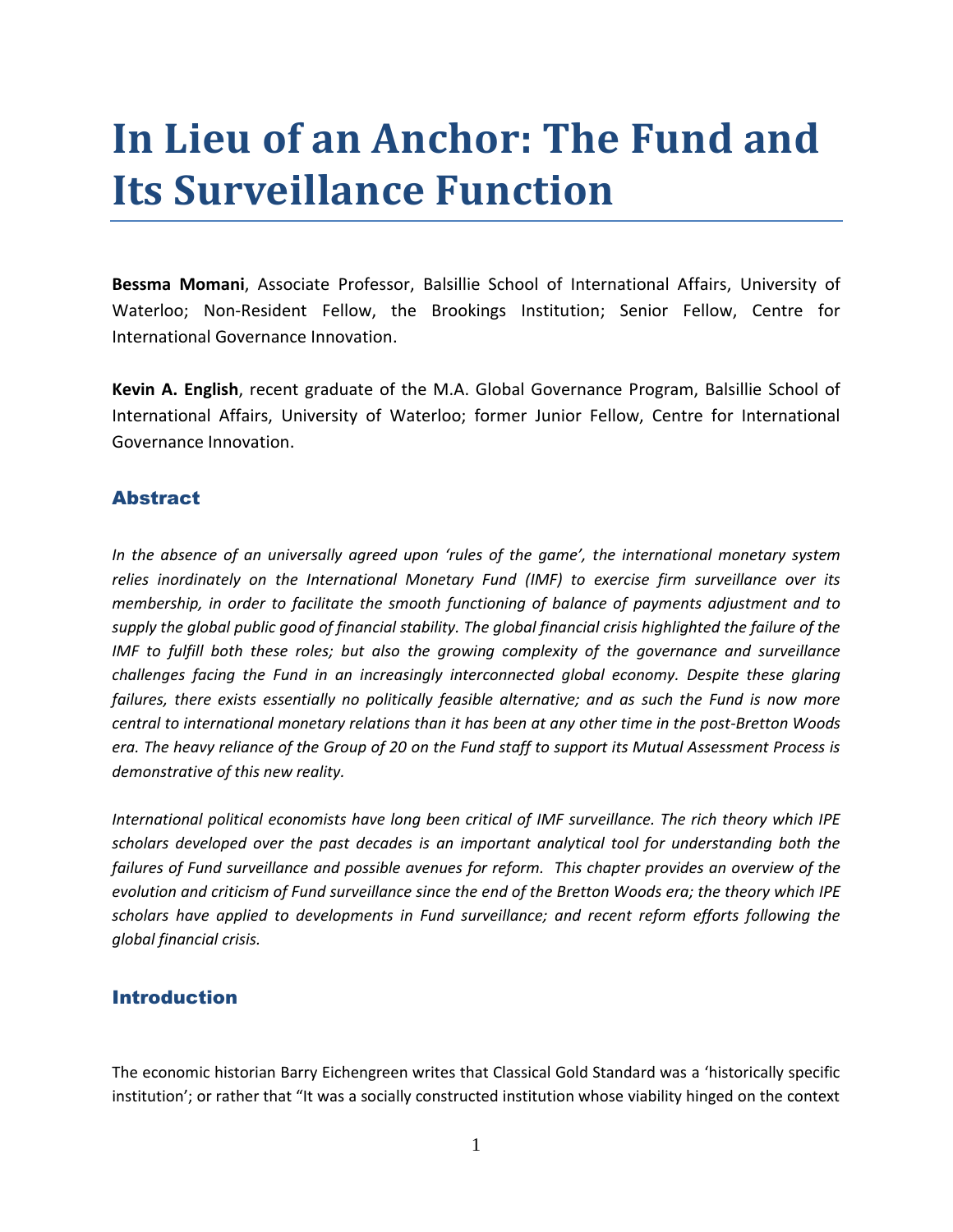in which it operated" (Eichengreen, 2008). Today's International Monetary System<sup>1</sup> (IMS) is no different: with its complexity, incongruence and often incoherent nature a reflection of the constantly evolving political and economic order that this system is embedded within. The *raison d'être* of International Monetary Fund (IMF) is to cut through this complexity and promote the smooth functioning of the IMS. In the absence of a concrete set of agreed-upon 'rules of the game' to govern international monetary affairs, the Fund relies heavily on its surveillance function. In the post-Bretton Woods system, the importance of (and difficultly in exercising) effective surveillance has grown in line with the rapid globalization of capital<sup>2</sup>. In comparison, despite its many short-comings, the Bretton Woods system was at the very least rules-based and its creation was the result of series of negotiated (albeit imperfect and incomplete) settlements between American and British representatives<sup>3</sup>. By contrast, the current system has been often referred to as an international monetary non-system (Truman, 2012): lacking a common nominal anchor, an official means of managing global liquidity, an adequate set of agreedupon rights and responsibilities, or a market/policy-based adjustment mechanism between deficit and surplus nations. These highly entrenched structural deficiencies run deep and continue to frustrate and impede advancement in international monetary relations. Reflecting on these matters, Padoa-Schioppa (2011) notes that following the collapse of the Bretton Woods system "the global economy was simply left without any monetary order at all. In this vacuum, money's basic functions (numéraire, medium of exchange and store of value) were performed by a random combination of local arrangements and tools, market mechanisms and initiatives, loose cooperation between national authorities, occasionally by coordinated action, and by the disorderly interplay of national policies." Similarly, as the European Central Bank staff argue, today's IMS "is not a 'system' in the sense of a planned and organized framework. It is thus very elastic and adaptable in nature compared with, for instance, the Bretton Woods system… This is its strength, but it may also become its weakness if the policies of the system's main actors pay insufficient attention to longer-term macroeconomic and financial stability concerns and negative externalities affecting other countries (ECB, 2011)."

It is the existence of these 'random combinations', or rather the completely *ad hoc* nature of the current system, which leads to such a large weight being placed on IMF surveillance. Similarly, given the 'elasticity' of the current framework, the current system depends heavily on the existence of a neutral third-party that can focus its attention on 'longer-term macroeconomic and financial' issues. As such,

 $1$  According to the World Economic Forum (2012): "The international monetary system consists of conventions, policies and institutions governing international payments, the choice of exchange rate regimes and the supply of reserves. It creates an environment where international currencies facilitate the exchange of goods and services, the accumulation of savings, price setting and calibration as well as the denomination of balance sheets for both public and private actors. It also allows countries to run deficits in their external accounts and should ideally contribute to a gradual rebalancing of these external positions."

 $^2$  Indeed, strictly speaking the term 'surveillance' did not enter into IMF lexicon until the 1978 amendment of the Fund's Articles of Agreement. During the Bretton Woods Era (defined either as the period covering 1944-1971 or 1958-1971), only member-states that had yet to fully liberalize their current accounts (itself one of the main obligations of IMF membership – cf. AoA Article I Sec IV) were required to complete regular 'consultations' with the IMF. To increase the legitimacy (and hopefully the efficacy) of this vital Fund service, the US began to submit itself to voluntary consultations beginning in 1960 (See: Pauly, 2008).

 $3$  For a discussion of how Bretton Woods Conference attendees left much still to be decided upon and how this sowed the seeds of the system's ultimate breakdown, see Siklos (2012).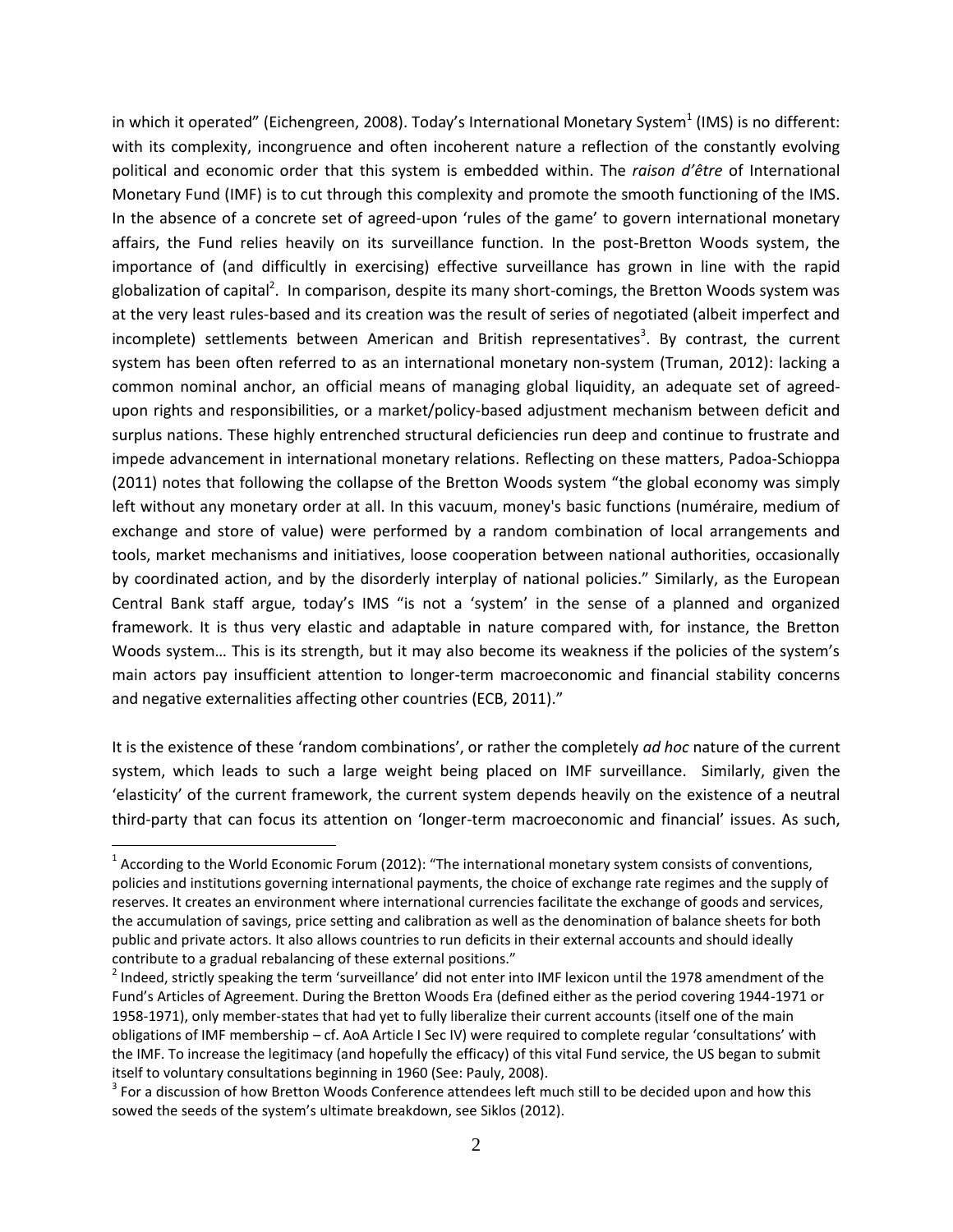within this context, it is the Fund that, in the always elegant words of Lord Keynes, must play the role of 'ruthless truth teller'. As former Governor of the Bank of Canada, David Dodge, argues: "The Fund's surveillance should determine the "truth" about the economic policies and circumstances of member countries, and then 'tell' or communicate this truth transparently to all members and to the international community at large"(Dodge, 2006). Arguably though, heavy reliance on surveillance is a second best. Indeed, it is important to ask whether a surveillance-based process, no matter how vigorous and critical, is capable of delivering on the objectives laid down in the IMF's Articles of Agreement (Boorman, 2011). The creation of a formal 'rules of the game' is, however, unlikely given the extent to which members have historically resisted yielding state sovereignty (Boorman, 2011). As such, it is surveillance – and occasionally financing programs - which the Fund is forced to rely on; in what has become a vexing effort of attempting to provide some discipline to the IMS.

In the context of unprecedented financial globalization, a multiplicity of domestic monetary policy frameworks, and at times divergent economic philosophies, the Fund has truly been given a daunting challenge. The post-Bretton Woods era witnessed the Fund given the unenviable role of having to combat balance of payments crises originating in the capital account – which history has shown to be far more virulent and destructive than its tamer current account cousin. In this capacity the Fund has had to resort to far more intrusive and politically sensitive policy proscriptions, in an attempt to manage the expectations of a multiplicity of financial and economic actors (Haley, 2012). In this capacity, the Fund has found itself at the vanguard of economic reform efforts in developing and emerging market economies. The fraught legacies of this grand experiment continue to define (and haunt) the IMF in its relationship with a large percentage of its members. Despite these important prefaces, by numerous accounts the IMF has - in part owing to the complex political economy of its governance - struggled to fulfill even the thinnest interpretation of its Purposes as laid-out in its Articles of Agreement. The Fund's primary policy lever - i.e. Surveillance – for achieving its stated aims remains highly imperfect, largely ineffective and continues to be a source of political contestation. The 'why' and 'how' of these outcomes, as well as the reform efforts triggered by the global financial crisis, is the topic of this chapter.

#### Evolution and Criticism of Surveillance (up until the GFC)

Many of today's critical issues and debates over the operation of the IMS are actually not new. As Pauly (2008) notes, during the negotiations over the major early post-Bretton Woods era reforms, the American negotiators were completely aware of the potential difficulty in operating an IMS without a binding set of rules - such as currency pegs - but given the US' preeminent role in international financial markets they were eager to reap the benefits that flexible exchange rates and open capital accounts would bring (or were hoped to bring). At the opposite end, the French favored a return to some form of fixed exchange rates and the maintenance of capital controls (Pauly, 2008). For the French, allowing the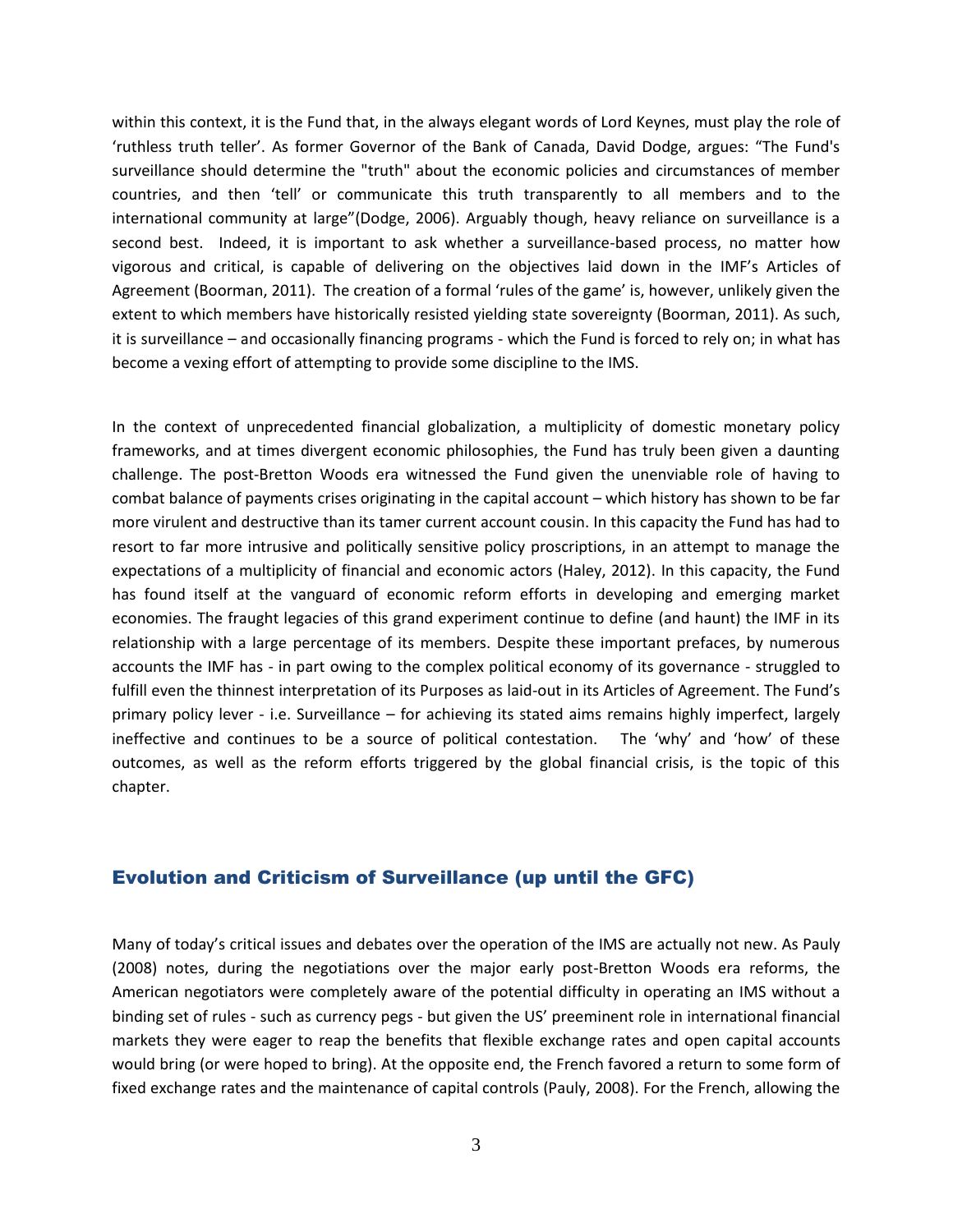dollar to float and capital to flow freely would remove even the modest degree of external constraint which existed on the US current account position during the BW era. This lack of discipline is what former French President (and then Finance Minister) Valery Giscard d'Estaing referred to as the US' 'exorbitant privilege' (Eichengreen, 2008, 2011)<sup>4</sup>. The compromise agreed to by the French and Americans would see the IMF assigned to exercise 'firm surveillance' over a 'stable system of exchange rates' (AoA Article IV Sec I, Sec III), and through continued consultation with members "to shorten the duration and lessen the degree of disequilibrium in the international balances of payments of members" (Pauly, 2008; IMF AoA Article I Sec VI, 2011c). The emphasis on the term 'firm' proved a small victory for the French, while the use of the phrase 'stable system' versus 'stable exchange rates' underscored the ultimate victory of American negotiators (Pauly, 2008)<sup>5</sup>.

As such, It is largely surveillance mechanisms, and ideally some modicum of peer-pressure through the IMF Executive Board, that the Fund has been forced to work with in order to insure that countries are not maintaining policies that prevent the adjustment of macroeconomic imbalances or create negative spillovers for other members.. This is, and continues to be, the legacy of the tumultuous 1970s. The Fund's loss of control over the IMS's nominal anchor (i.e. exchange rate par-values) left the Fund with "few, if any, instruments with which to fulfil its task." Adjustment hence had to occur through a 'process' of continued dialogue between the Fund and members (Lombardi and Woods, 2007) – with the Fund's surveillance function serving as the vehicle for instilling the logic of collective action. However, the exact dynamics of this process were never spelled out. The Fund's mandate may have expanded as a result of the Second Amendment in 1978, but the flip side of this development was "a shift in authority back to member countries and away from the IMF ….As a result, bilateral surveillance evolved more by way of procedural adaptation than through the emergence of tighter or more specific rules "(Lombardi and Woods, 2007).

The globalization of capital, beginning with the 'Nixon Shock' in 1971<sup>6</sup>, profoundly reshaped the way nations relate to both the market and to each other in their monetary affairs. The current architecture of the IMS remains the 'institutional legacy' of a global order where capital was almost fully buffeted by the steady hand of the state (Pauly, 2008). However, once freed from the self-imposed confines of capital controls and fixed exchange rates the Fund's major shareholders no longer were forced to rely on the Fund to support the stability of their balance of payments. Weaker members, as history forcefully

 $<sup>4</sup>$  The term is often incorrectly attributed to Charles De Gaulle.</sup>

<sup>&</sup>lt;sup>5</sup> In pursuit of these ends, Fund surveillance was directed toward insuring members' compliance with the following obligations: "(i) [to] endeavor to direct its economic and financial policies toward the objective of fostering orderly economic growth with reasonable price stability, with due regard to its circumstances; (ii) seek to promote stability by fostering orderly underlying economic and financial conditions and a monetary system and a monetary system that does not tend to produce erratic disruptions; (iii) avoid manipulating exchange rates or the international monetary system in order to prevent effective balance of payments adjustment or to gain an unfair competitive advantage over other members" (AoA, Article IV, Sec 1)

 $^6$  The term 'Nixon Shock' refers to the unilateral decision of the Nixon Administration to close the 'gold window' though which it had previously accepted conversion of official dollar holdings into gold at a fixed rate of \$35 per troy ounce. This decision effectively brought an end to the Bretton Woods system.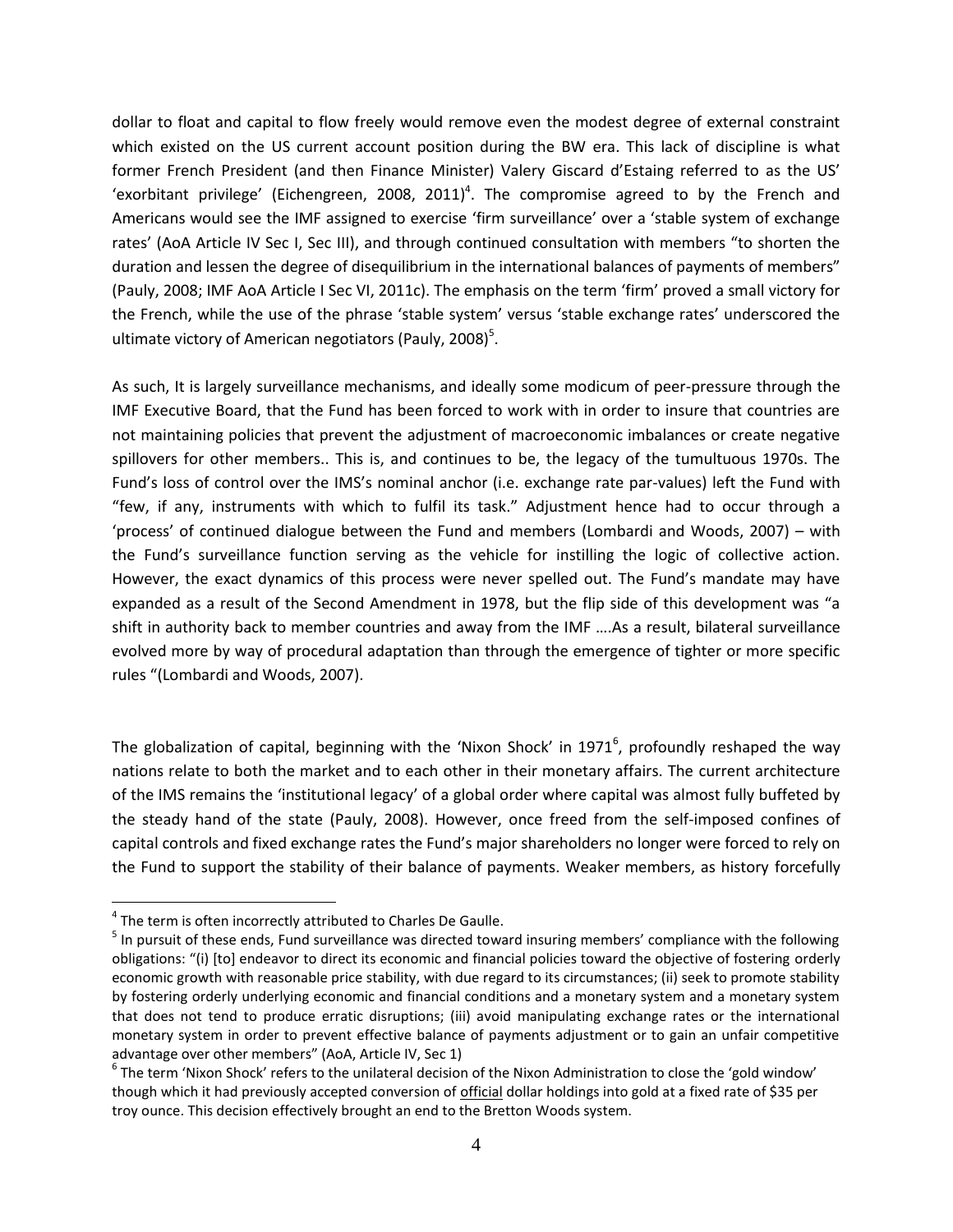shows, have not been as fortunate. By this point, as Lombardi and Woods (2007) argue, the IMF "lost its credit union character, in which all members were deemed to be equally likely to apply for temporary balance of payments support to uphold the fixed exchange rate system. The membership became and remains segmented between creditors and (potential) borrowers, that is, industrial versus developing countries." This later fact has arguably changed with the rise of powerful dynamic emerging market economies like Brazil and China. However, the fact remains that were law is flexible, power becomes salient (Pistor, 2012).

To fulfill its mandate, the Fund relies on two forms of surveillance: global and, more notably, country or bilateral surveillance. Global, or multilateral, surveillance is achieved through the documentation of patterns and developments in the international monetary system. Both are legal requirements of members to facilitate, as outlined in Article IV Sec. 3. The resulting publications include the flag-ship World Economic Outlook, International Financial Statistics, Global Financial Stability Report, Regional Economic Outlooks, and a vast number of technical and policy studies. Country, or bilateral, surveillance is achieved through the Fund staff's Article IV Consultations with member states. These bilateral meetings are carried out annually and are mandatory exercises (along with standardized national data reporting) once countries join and accept the Fund's Articles of Agreement. These reports are conducted by the IMF staff in area departments and historically have been the Fund's primary means of insuring members pursue a policy mix consistent with domestic and external stability - particularly in the case of members that are unlikely to ever request fund financial assistance.

According to the Fund's Articles of Agreement, Fund staff should limit their policy advice to issues that may give rise to balance of payments or domestic instability. Members are *not* required to change policies that, while potentially contributing to IMS instability or generating negative spillover effects for other members, do not threaten their own external of domestic stability. Beginning in the post-Bretton Woods era, however, the scope of Fund surveillance has extended beyond basic macroeconomic policy recommendations, causing some concern and criticism among academics, pundits, and some member countries. Today, in addition to requiring a higher number of macroeconomic best-practices for its members, Article IV Consultations have been known to include an increased number of microeconomic and structural requirements. In the wake of successive systemic crises, microeconomic and structural conditions have been included in surveillance reports and subsequently in loan agreements, on the grounds that these factors also affect macroeconomic outcomes. According to an external Fund study of surveillance, during the high-water mark of Fund conditionality during the 1980s and 1990s, staff missions and member states were routinely discussing such varied topics as "…trade liberalization, labour markets, offshore banking supervision, tax reforms, expenditure streamlining, income distribution, poverty, land reform, environment, and so forth" (IMF, 1999: 41).

It has been argued by Fund critics that particularly since the mid-1990s, the IMF's surveillance function has been guilty of mission creep into both public and social policy, of moving beyond the mandated monetary and fiscal realm. This is in part attributable to the 1994 Mexican Peso Crisis which highlighted the need to improve and expand information-sharing, bilateral surveillance, and policy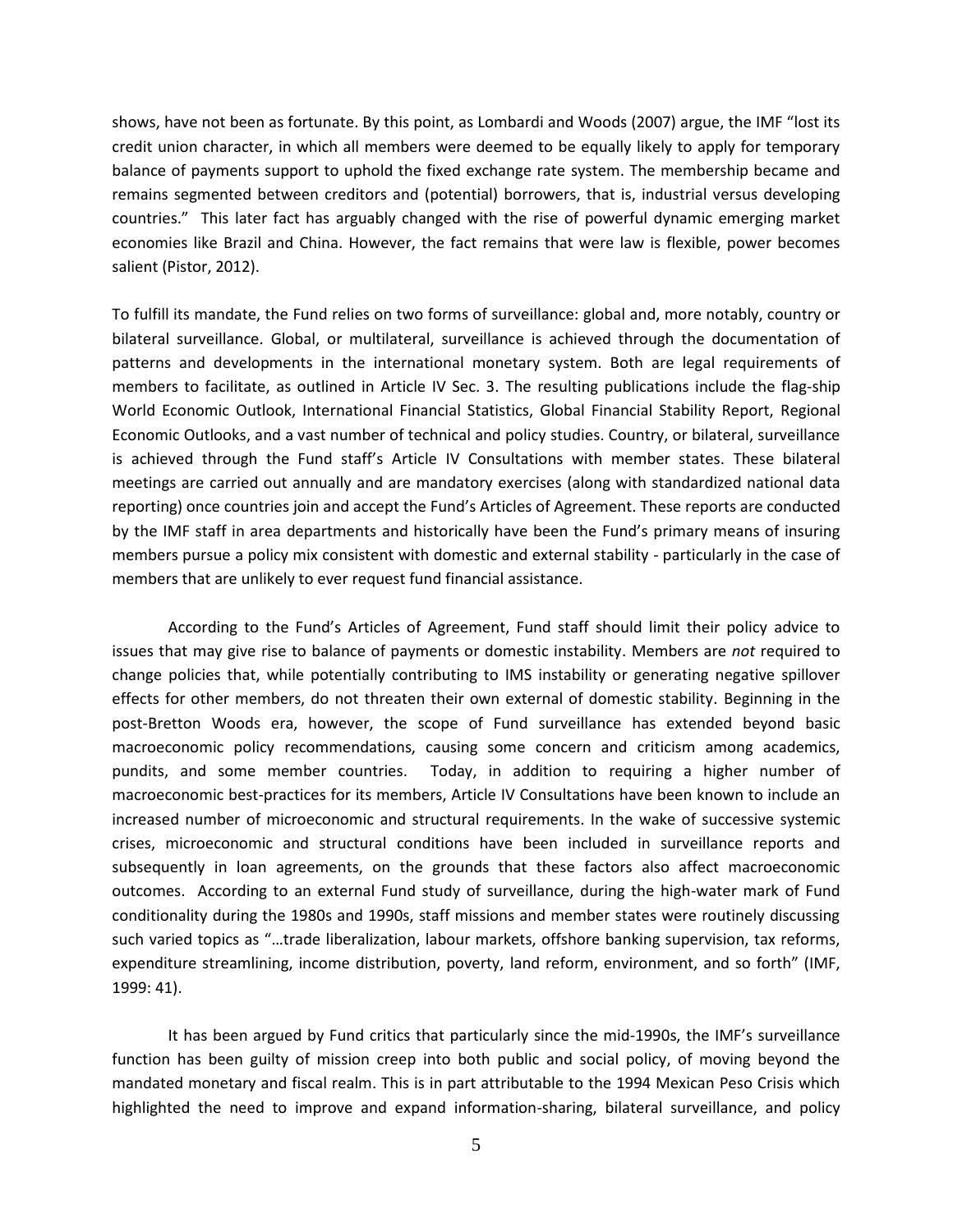advice. Following the Mexican crisis, the Fund attempted to better forecast systemic crises; the Fund was assigned this role because it could best collect, provide, and analyze countries' information. The Mexican crisis also highlighted that "…it is not primarily surveillance over the most likely users of IMF support [i.e., developing and heavily indebted countries], but rather over the countries of greatest systemic importance, this is most vital" (Masson and Mussa,1995: 38). The countries of systemic importance, or the 'too-big-to-fail' countries, became large borrowers of the Fund, which captured the attention of powerful Fund members and Fund management and staff. The default of too-big-to-fail countries risked triggering systemic crises and the failure of these countries' financial systems could spark contagion in international capital markets. The expanded scope of Fund surveillance allowed heavy Fund staff scrutiny of too-big-to-fail countries such as Turkey, Indonesia, Brazil, Argentina and Russia. With the onset of the Asian financial crisis in the late 1990s, the Fund was accused of mission creep again in Asia, and particularly in South Korea and Thailand. As more countries borrowed from the Fund in the late 1990s and early 2000s, the Fund used its loan programmes to garner more information of countries' economic policies, which sometimes raised the eyebrows of member countries' officials for being 'too intrusive' into their internal affairs.

In learning the lessons of previous financial crises in the late 1990s and early 2000s, the G7 club of advanced industrialized countries developed a series of coordinated international financial standards that they hoped would avert another financial crisis. Specifically, the G7 asked the IMF (with the assistance of the World Bank) to expand its surveillance function again by monitoring country compliance with the Financial Sector Assessment Program (FSAP) and the Reports on Observance of Standards and Codes. As per usual politicking, however, many powerful countries insisted that the process be voluntary, which ultimately made the exercise futile as global economic heavyweights like the United States delayed or refused to commit to an FSAP. In retrospect, the voluntary approach proved to be blatantly shortsighted in light of the fact that the US financial system was the epicenter of the 2007-2009 global financial crisis (GFC). Those that did commit to the additional IMF surveillance and oversight measures were often under the political thumb of the institution, in needing access to IMF financing. Many members simply had little to lose by committing to the added disclosures. As former Federal Reserve Chairman Paul Volcker noted, "When the Fund consults with a poor and weak country, the country gets in line. When it consults with a big and strong country, the Fund gets in line" (Volcker and Gyohten 1992). The hope of an expanded G7—which eventually begat the G20—was that the new members of the club, particularly countries like China, Brazil, Turkey, and South Korea, would add legitimacy to the process and have a greater stake in mutual coordination and surveillance. When the next crisis hit however, it was not familiar emerging market economies that were at the epicenter. The GFC laid bare that the Fund had failed to apply hard-learned lessons from crises of the 1980s and 1990s to the surveillance of its largest and most influential members.

While technically separate systems, the IMS and the international financial system are mutually dependent systems – with each relying on the other to insure its own efficacy and stability (ECB, 2011). This has long been recognized. However, in the decades preceding the GFC the Fund (mirroring the opinions held in major political capitals) tended to assume that, at least in core developed financial systems, the discipline imposed by market forces would insure that imbalances when they did form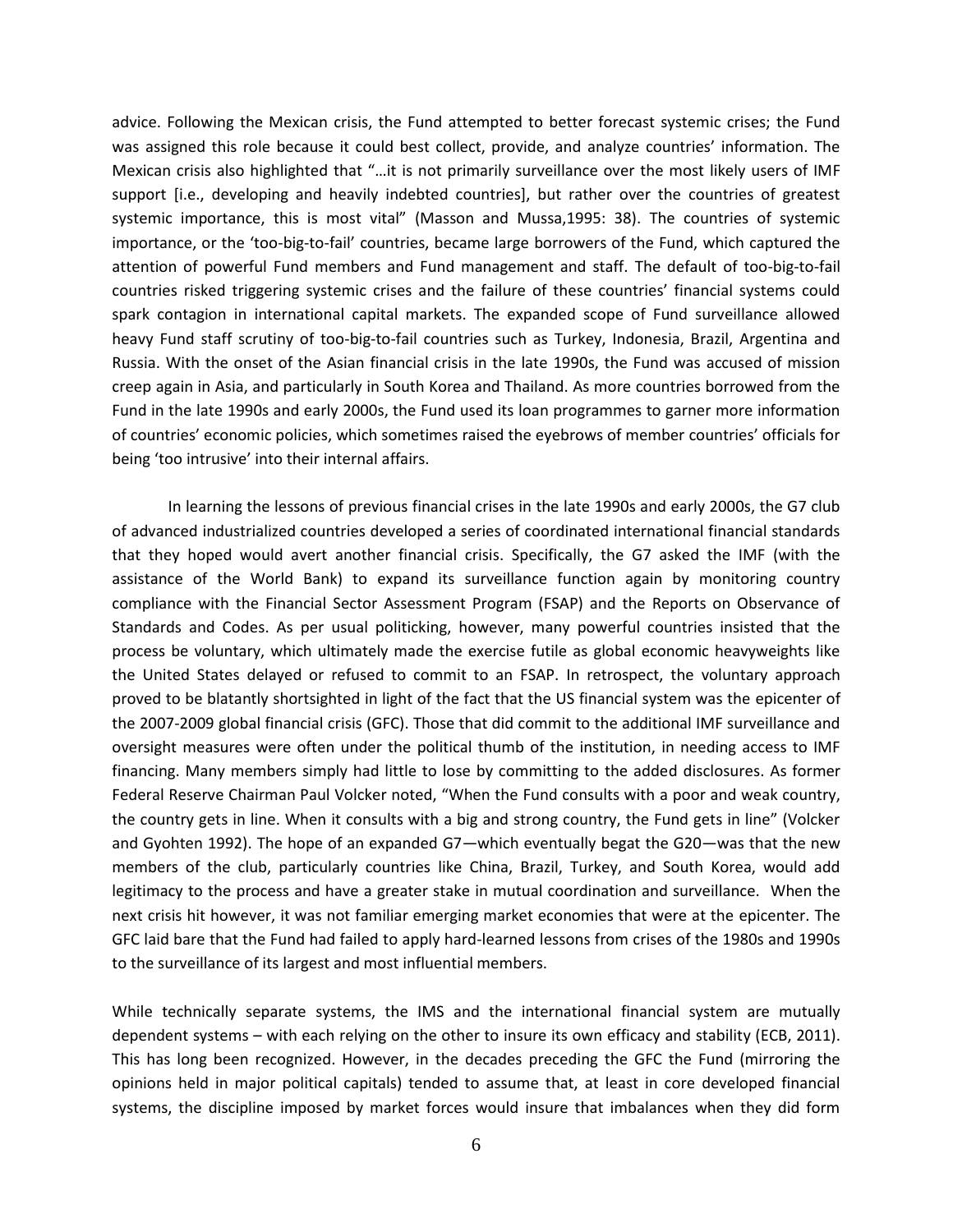would not last long. Instead, during this period of relative global macroeconomic tranquility the primary worry of the Fund became the gaping current account imbalances that were forming between a handfull of core developed economies (namely the US and the UK) on the one hand, and the petroleum exporters of the Middle East and the dynamic EMEs of the East Asia on the other. This epochal macroeconomic development is what Federal Reserve Chairman Ben Bernanke dubbed the 'global savings glut' (Bernanke, 2006, 2007; Bernanke et al, 2011). If ever policy coordination facilitated by the Fund acting in its surveillance function were needed – this appeared to be it.

With the benefit of hindsight, we now know that what the Fund failed to understand, or rather identify, was the intimate relationship between these growing global macroeconomic imbalances (i.e. savings and investment imbalances) and the profound changes and adaptations occurring in the US-UK core of the global financial system. The heavy reliance on a single source of growth in deficit countries (consumption) and surplus countries (exports) was facilitated by the rapid growth of credit generated by the constantly evolving financial systems at the core (ECB, 2011). Viewed in this light, growing financial imbalances and global current account imbalances were simply joint symptoms of the growth dynamics underpinning rapid global expansion in the period bookmarked by the Asian Financial Crisis and the Global Financial Crisis<sup>7</sup>. In other words, to its credit "The IMF did appropriately stress the urgency of addressing large global current account imbalances that, in the IMF's view, risked triggering a rapid and sharp decline in the dollar that could set off a global recession. But the IMF did not link these imbalances to the systemic risks building up in financial systems" (IEO, 2011; See also: IEO, 2010).

As such, from the perspective of the Fund, systemic imbalances and sustained market failures were not thought possible in core financial systems (or at the very least existed only at the very extreme end of the risk distribution) (IEO, 2011). As Bezemer (2009) argues, this view of finance (a view undoubtedly shared by the Fund) "fits in with a "reflective finance" view; the financial sector, rather than developing its own dynamic, is assumed to adapt to the "real fundamentals", so that explicitly modelling it is superfluous...If the crisis and recession teach us one thing, it is that the financial sector is just as real as the "real economy". For the most part, this assumption freed the Fund to worry solely about the health of the IMS without considering its interaction with financial variables. Where systemic financial vulnerabilities did pose a risk to the functioning of the IMS, the experiences of the developing world financial crises of the 1980s and 1990s demonstrated to the Fund that these risks emanated overwhelmingly from friction-laden underdeveloped financial systems of emerging market economies (IEO, 2011)<sup>8</sup>. Indeed, it is not that the Fund did not take seriously financial stability risks. The Mexican

<sup>7</sup> What is not being argued here is that global imbalances *caused* the GFC. Rather, what is being highlighted, is that these two very important global macroeconomic stylized facts (i.e. financial imbalances and savings and investment imbalances) are both *reflections* of deeper imbalances in the growth models underpinning major world economies (in particular the US/UK and Emerging East Asia). For a discussion of possible links between the GFC and global imbalances, see: Borio and Disyatat (2011), Portes (2009), Bernanke et al (2011) and Obstfeld and Rogoff (2009). On the negative effects of reserve accumulation, see Gagnon (2012a, 2012b); and for a more agnostic take, see IEO (2012).

 $^8$  For example, the IEO's post-mortem of the Fund performance in the lead-up to the GFC, found that "the IMF did not see the similarities between developments in the United States and United Kingdom and the experience of other advanced economies and emerging markets that had previously faced financial crises."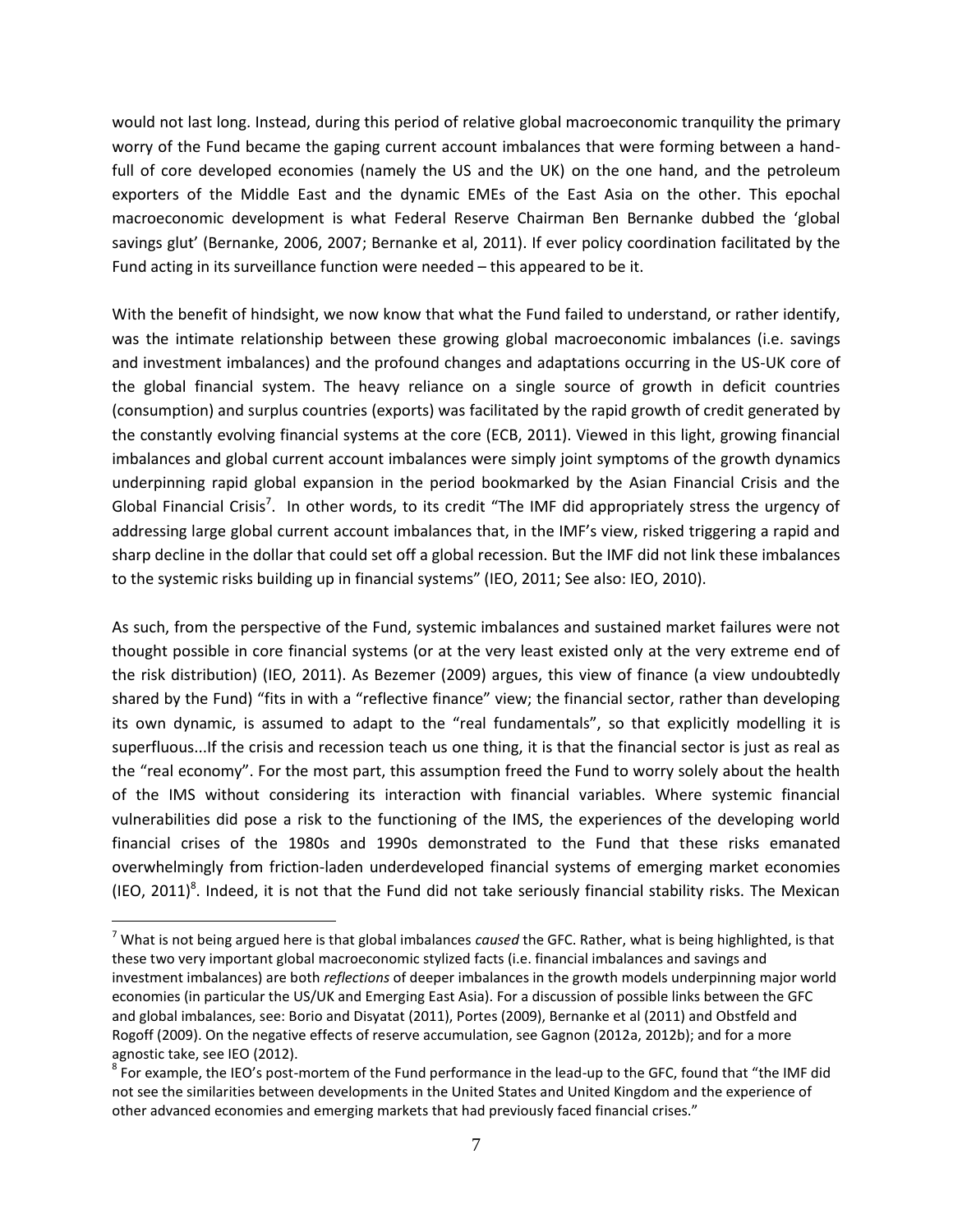Peso Crisis and the Asian Financial Crisis both triggered important policy responses by the Fund and the international community (Haynes, 2012). The Fund for its part, attempted to strengthen its surveillance of financial systems and upgrade its own expertise in these policy areas – particularly in the sphere of macro-financial linkages. Similarly, the Financial Stability Forum (FSF) owes, in part, its creation to the realization by major stakeholders at the Fund of the need to cooperate internationally on matters of financial stability.

Again though, the benchmark for judging prudential regulation was the light-touch regimes utilized by the US and UK and the tremendous depth, liquidity, sophistication, and innovation demonstrated by these financial markets. In hindsight, the Fund – and other global regulators – did not draw the correct lessons from the crisis-racked 1990s. As the IEO's post-mortem of the Fund's performance in the lead-up to the GFC revealed, "The IMF did not see the similarities between developments in the United States and United Kingdom and the experience of other advanced economies and emerging markets that had previously faced financial crises" (IEO, 2011).

Taken together these set of assumptions explain why the Fund placed such weight on the use of FSAPs for key EMEs on the one hand, and the resolution of global current account imbalances on the other. Regarding the latter, the vulnerabilities and large inefficiencies that global imbalances were (and still are<sup>9</sup>) believed to generate, helps explain why the Fund focused so heavily on identifying 'fundamentally misaligned<sup>'10</sup> exchange rates and determining the appropriate level of FOREX reserve holdings. As Blustein (2012) argues, it should come as little surprise that this particular component of surveillance (policing exchange rate policies) was the single most important international monetary objective of the Fund's largest shareholder – the United States $^{11}$ .

With this in mind, both of the IEO's major post-mortems stressed that there exists, at best, only mixed evidence to link the failure of Fund management and staff to identify building financial imbalances directly to political pressure emanating from the Executive Board or major political capitals. Rather, the reasons for this failure appear to be more sociological and institutional in nature. Reviews to date reveal "problems that are long-standing, complex, and not easily solved. Critical among these were a corporate culture and incentive structure that fostered self-censorship and discouraged contrarian views

 9 According to the Fund's Pilot External Sector Report, "Global external imbalances (current accounts different from those warranted by fundamentals and desirable policies) add to vulnerabilities by exacerbating domestic booms and busts and amplifying spillovers. The most potent source of spillovers from busts is generally via financial contagion, although trade links can also be important (IMF, 2012x)." For an extensive review of literature on the intersection between IMS reform, global imbalances, and economic instability see: ECB (2011x), Chinn (2011), Blanchard and Milesi-Ferretti (2009, 2011), Palais Royal Initiative (2011), Fehri et al (2011), Carney (2011a, 2011b) and World Bank (2010).

<sup>&</sup>lt;sup>10</sup> The term of 'fundamentally misaligned' was incorporated into the controversial 2007 IMF Decision on Bilateral Surveillance. Revised operational guidelines were put into place in 2009 which saw the removal of the term from Staff analysis. See Mussa (2007) and Blustein (2012) for a discussion of the heated debates among the IMF's Executive Board members over what qualified as fundamentally misaligned.

 $11$  See Blustein (2012) for a wonderfully colorful analysis of the Fund's attempts at correcting global imbalances in the years directly preceding the GFC.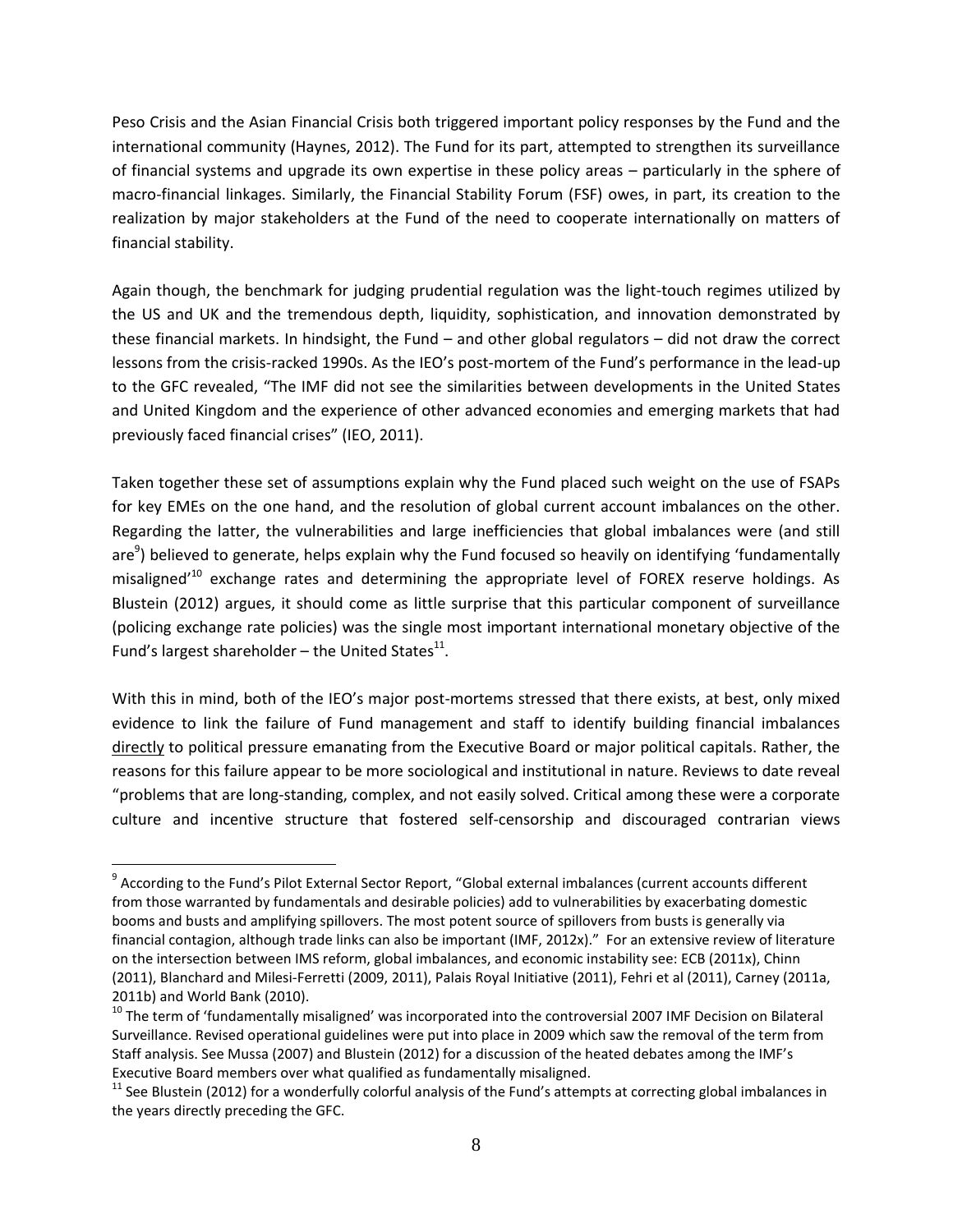(especially when it came to challenging larger shareholders), inhibited collaboration across organizational 'silos,' and sidelined financial sector analysis" (IEO, 2010; 2). Finally, the IMF was itself victim of broader failures within the macroeconomics profession. As Martin Wolf (2011) opines, "This is an acutely embarrassing episode for the Fund, indeed for orthodox economics, more broadly. For the principal institution dedicated to the analysis and promotion of global macroeconomic stability to have missed the most devastating financial and economic crisis since the 1930s is more than disturbing. It is calamitous." The IMF, arguably like much of the broader profession, was "hindered by a high degree of groupthink, intellectual capture, a general mindset that a major financial crisis in large advanced economies was unlikely, and [by] inadequate analytical approaches…"(IEO, 2011) for modeling complex macro-financial and international linkages (Jenkins and Subacchi, 2011). Indeed, mainstream pre-crisis work-horse models largely ignored macro-financial linkages and other balance sheet dynamics – or in many cases to even explicitly model the financial sector<sup>12</sup>. While it would not be fair to claim that 'no one saw it coming', the tumultuous events of 2007-2009 truly did take the mainstream by surprise (Bezemer, 2011)<sup>13</sup>. In this regard, blame cannot solely be laid on the IMF.

#### Theoretical IPE orientations/assumptions on IMF Surveillance

There has been a chorus of criticism of IMF surveillance and a slew of academic studies and reports that have argued for surveillance reform. From within the IMF policy circle, a number of reports have also criticized the IMF's surveillance function. Even prior to the development of the Fund's Independent Evaluation Office (IEO), the external evaluation done by Whittome and his colleagues, better known as the Whittome Report, had highlighted some of the IMFs failures with predicting and warning of the Mexican Peso Crisis. In the 1995 Whittome report, the authors pointed to the problem with the Fund's culture, which did not encourage truth telling and frank discussions among staff and country authorities. With a high degree of 'clientism' among the Fund staff, (i.e. it was found that relations between staff and officials were at times 'too chummy') there was an abundance of overly positive analysis of Mexico's economy. In Whittome (1995), the authors recommended at the time that Fund staff take more responsibility for surveillance failures. After all, it was stated, "there is thus a natural tendency for IMF surveillance staff to avoid criticizing their colleagues who designed the programme" (Bini Smaghi, 2004: 147). These are often the same individuals in the respective area departments. When current US Secretary of Treasury Timothy Geithner was serving as head of the New York Federal Reserve Bank, he argued that the IMF needed drop its generic, watered-down assessments of member countries' economic policies in favour of a publicized assessment. In addition to Geithner, a chorus of policymakers has also called for IMF surveillance reform that would allow the Fund to be a better 'umpire', 'scorekeeper', and 'truth-teller' (See King 2006; Dodge 2006). Similarly the Executive Board has

<sup>&</sup>lt;sup>12</sup> See Caprio (2011) and Roger and Vlcek (2011) for an overview of pre-crisis mainstream modeling at major central banks and the IMF.

 $13$  See Bezemer (2009, 2011) for a discussion of who 'did see it coming' and the macroeconomic methodologies these researchers and commentators relied on in making their predictions.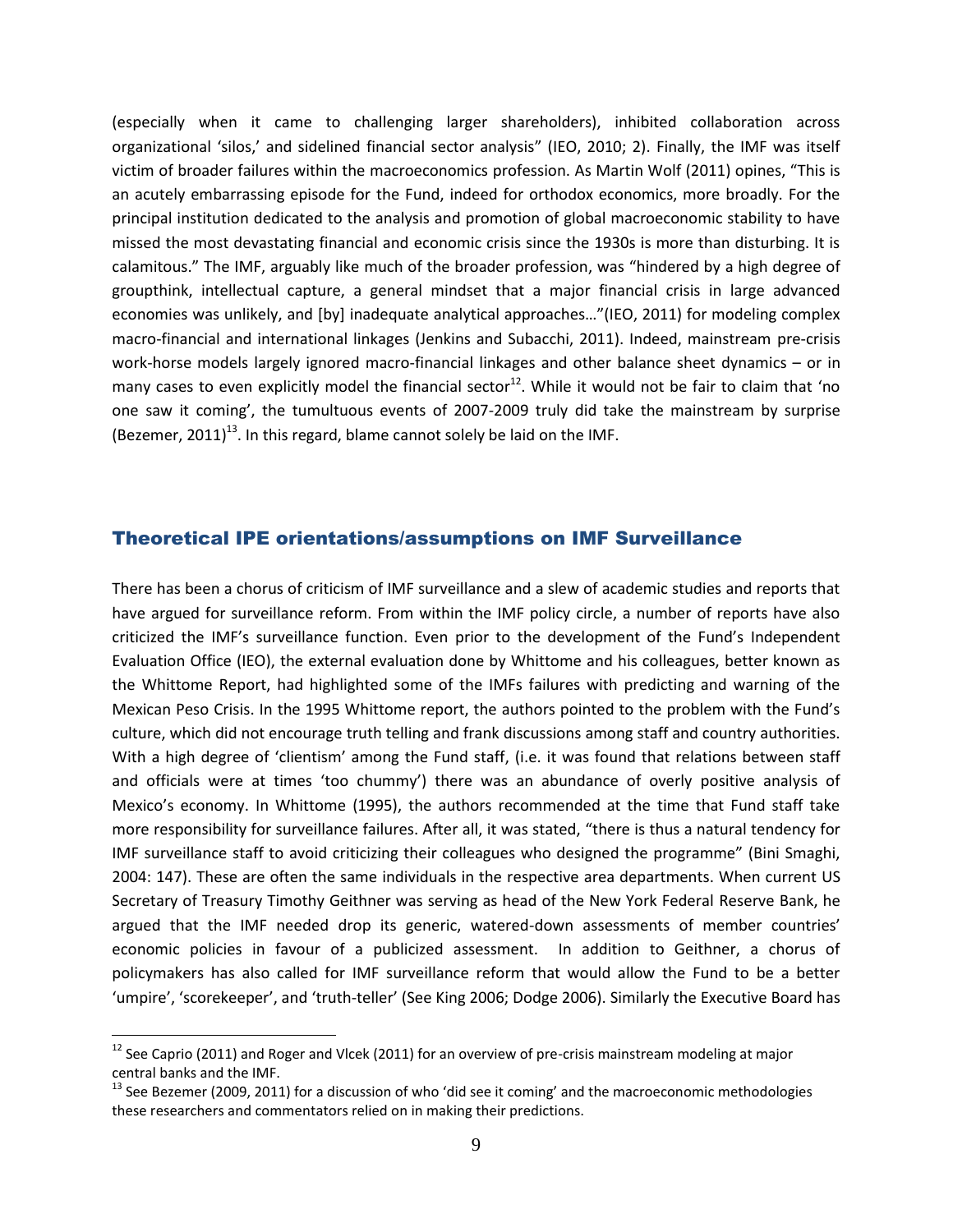been described as engaging in 'peer protection' rather than the desired 'peer pressure' (Boorman, 2011).

In another external evaluation of independent experts, led by John Crow (1999), a report also found that the IMF failed to properly monitor the financial and capital markets sector. The 1999 Crow report called for stronger bilateral and multilateral surveillance. In essence, Crow et al (1999) recommended that both IMF area departments and research departments better coordinate their sharing of information and their analysis of global and country economic performance trends. This was similarly echoed again by Lipsky et al. (2001), where the financial and capital markets sector were noted for not being given enough attention by Fund staff. The report encouraged additional staff training and expertise in this crucial area. Yet, the case of Argentina's collapse also demonstrated that despite the presence of relatively sophisticated capital markets, domestic economic mismanagement and inappropriate exchange rate policies could still generate negative contagion effects (Bini Smaghi, 2004).

A number of subsequent IMF and IEO-initiated reports noted the need for cultural and organizational reform. In particular, the studies noted the need for cross-fertilization among IMF area departments and capital/financial market departments; the need to remove the silo mentality across departments by creating incentives to cross-collaboration; the need to remove tendencies for self-censorship among staff; and the need to study potential negative economic scenarios to devise preventative strategies (McDonough, 2005; IEO, 2006; IEO, 2011). ). Moreover, studies have found that IMF surveillance advice was poorly suited to the needs of individual countries and by that IMF advice in Article IV consultations tended to be insensitive to the political-economy circumstances of member countries (See Momani, 2006; IMF, 2006; IMF 2009).

Academic analysis on the Fund's effectiveness at surveillance, as usefully categorized by Lombardi and Woods (2008), notes three ways of viewing IMF surveillance: providing needed information and technical expertise as proposed by neoliberal institutionalists; a means to further interests of power politics as proposed by realists<sup>14</sup>; and building peer pressure by shaming fellow countries and eventually socializing them into accepting certain norms as proposed by constructivists.

The Fund has long held the neoliberal institutionalists' view that it has a comparative advantage in conducting surveillance because it has a wealth of expertise in providing economic and financial analysis to its many members, at economies of scale. Moreover, the Fund according to this view serves as type of policy coordination tool for its members; providing a forum for commitments to be pledged and procedural mechanisms for technocrats to judge the efficacy and multilateral consistency of such policy frameworks. Through this process the Fund helps "to promote international monetary cooperation", by providing the "machinery for consultation and collaboration on international monetary problems (IMF, AoA, 2011).

 $14$  Lombardi and Woods (2008) use slightly different theoretical terms: in their methodology neoliberal institutionalists are referred to as 'rationalist-institutionalists', and realists as 'rational-realists'.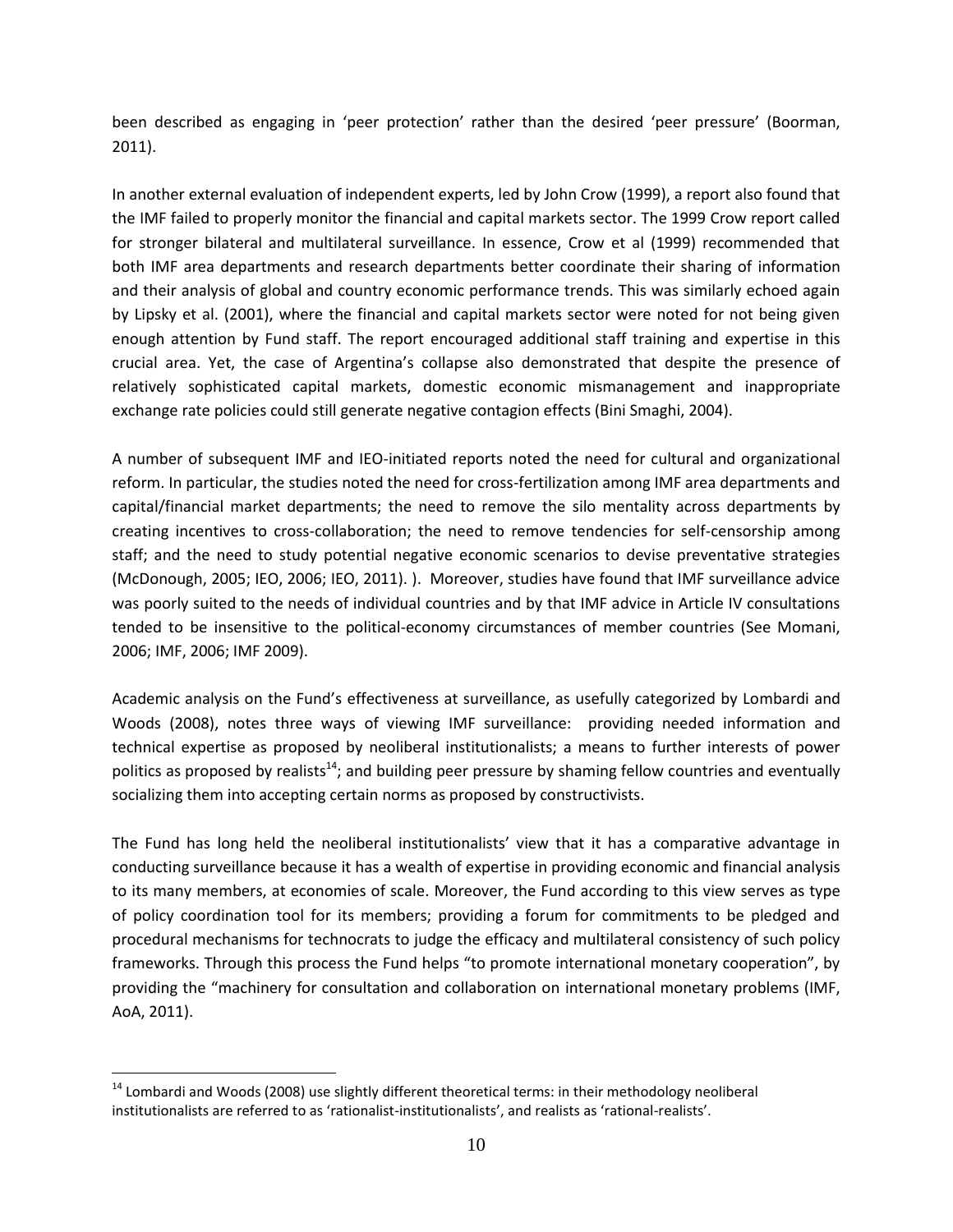In this view, national governments are deemed biased in assessing their own economic conditions and economic policies. Specifically, it is difficult for national governments to conduct apolitical audits and to give potentially negative assessments of their own economic state of affairs. Likewise, private firms would assess states wherever there is a strong financial and economic incentive for them to do so—to reap the costs of preparing their assessments. Smaller economies and less developed countries would simply be left on the wayside of private firms' analyses. Hence, the Fund's universal surveillance of its members is a unique public good (IMF, 1999: 18). As Bini Smaghi reflects on surveillance, Fund officials "...should not create moral hazard, by acting as rating agencies or giving assurances to markets that their investments are somehow safe or protected" (2004). In this view, the IMF cannot and should not replace market and investment participants (Ibid: 146)

A realists reading of neoliberal institutionalism on IMF surveillance, points out the potential for country free-riding; that countries will each paddle less of their share in the row toward financial stability. Herein is the problem of voluntary disclosures by national authorities to international bodies: there are both political and market incentives to domestic and international constituents to appear as stable as possible. The Eurozone Crisis in Greece underscores the problems with voluntary disclosures and the moral hazards of lax monitoring. As realists will remind us, international economic coordination will always face the reality that national officials and markets will act in their own interest and cater to the needs of their respective constituents and stakeholders first and foremost. A lesson of the global financial crisis was the G20 allowing an emboldened IMF to increase its surveillance of systematically important countries through the FSAPs and the G20 Mutual Assessment Process, in an effort to create an early diagnosis of potential weak links in the international monetary and financial system. As will be discussed at length shortly, here the G20 is entrusting the IMF not only to help coordinate information sharing and to provide oversight, but to also provide the technocratic weight of its staff to keep national and market interests in check. The reality is, however, that neither the IMF nor the G20 is immune from external politicking, particularly when powerful members intervene to challenge IMF analyses.

Realists point out that much like studies that have found political factors in IMF decision-making over lending and conditionality, we can read the promotion of IMF surveillance couched in geopolitical and strategic interests. For example, Fratzscher and Reynaud (2011) find that IMF surveillance outcomes are similarly influenced by geopolitical interest. Specifically, they argue that "…IMF surveillance appears to be systematically more favorable for countries with larger IMF loans outstanding, consistent with the finding in the literature that the IMF may engage in 'defensive surveillance'" (Ibid.) The United States' pursuit of multilateral surveillance in the mid-2000s was not just a push for identifying global exchange rate and current account imbalances for the sake of a global good, but in fact an attempt to challenge China's trade surplus with the United States which was a sore point in the US legislature (See Broome and Seabrooke, 2007; Blustein. 2012). Hence, through a realist lens it is simplistic to suggest that, as neoliberal institutionalists contend, IMF staff simply go to member countries to 'collect data'; IMF staff collect country data not as an end point but rather to interpret and analyze data to validate the way the IMF sees its role in improving country and global economies (Ibid; 578). Realists point out that the international monetary system is ultimately composed of self-interested states that despite rhetoric of the contrary remain interested in self-preservation over monetary coordination for some public good.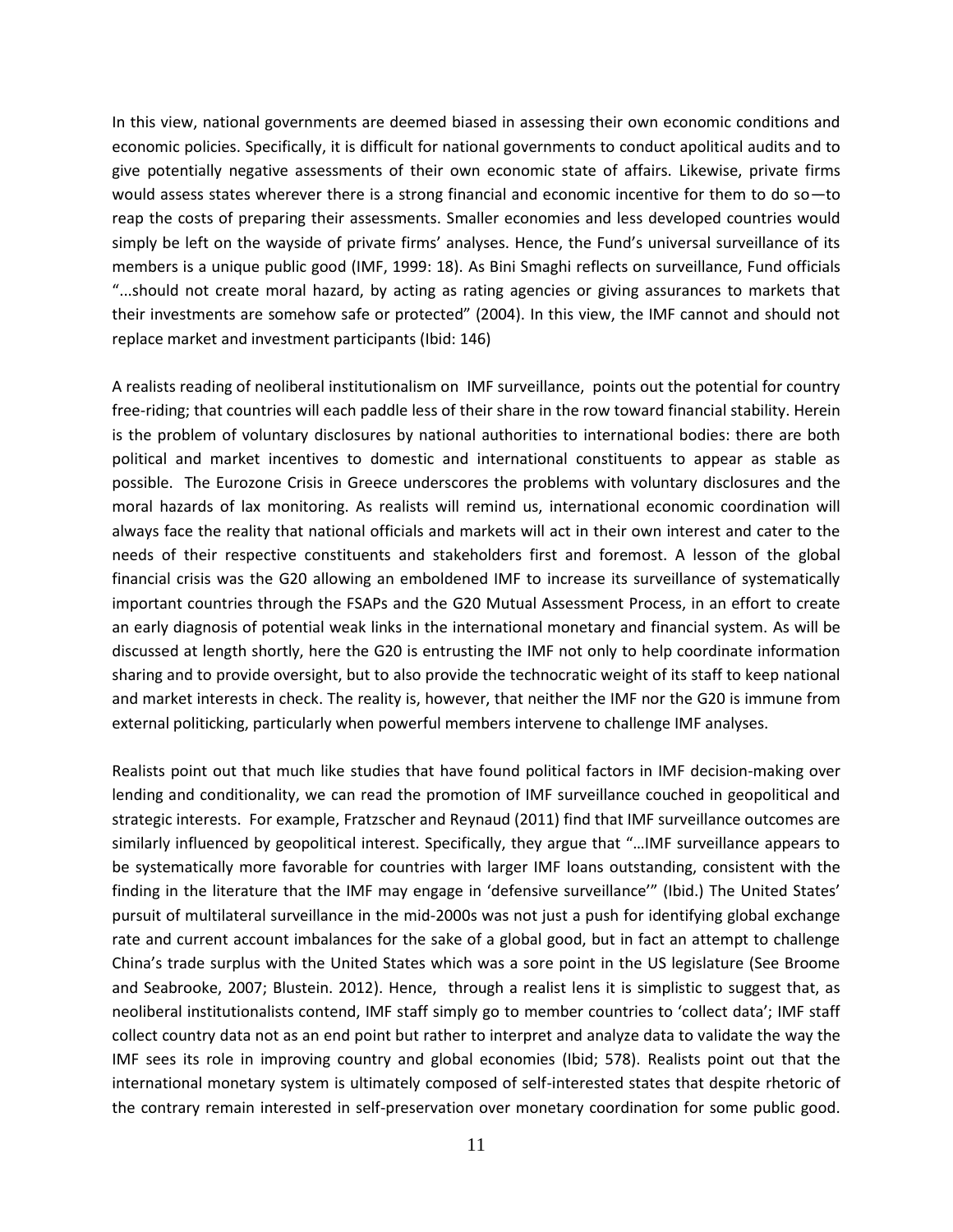The only members that one can realistically expect the IMF to gain policy traction over are those which are forced to go 'cap-in-hand' to Fund for financing; as such there exists little means for the Fund to impose preventative measures on systemically important nations. As such, Rogers (2012) cautions that as the risks of financial crises in a globalized world will only increase with time, the IMF will be in a vulnerable position to predict and warn of these crises through its surveillance role. The IMF will increasingly be blamed for the onset of financial crises as its surveillance toolkit is supposed to be sharpened with time (Ibid, p.2).

Constructivists argue that states are also highly influenced by intangibles like shared ideas, norms, and beliefs. Over time, international organizations' staff gain the respect and deference of state officials and bureaucrats through repeated interaction (Arend, 1999: 142-147). Picking up on the IEO findings that cultural or organizational challenges exist in reforming IMF surveillance, academic work in the constructivist tradition have continued to analyze the limitations of IMF surveillance from an inside-out perspective that gives ontological value to the internal workings of the IMF. Specifically, constructivists argue that through IMF surveillance, staff teach and inform civil servants on how to better perform their work in accordance with internationally held standards of behaviour and in accordance with accepted beliefs and norms. In this vein, the Fund is viewed as the possible agent of policy change, molding state preferences by teaching states how to conform their behaviour to international standards (See Finnemore, 1996). International organizations are not passive actors used at the whim of states; rather, international organizations can identify problems, provide solutions, and assist states in changing their preferences (Ibid). Generally, IMF staff derive this authority from being both *in* authority, holding positions, roles, and seats to exercise power, and from being *an* authority, having expertise, training, experience, and solutions to global problems (Barnett and Finnemore, 2004:25-26). It follows then, that IMF staff are viewed as having their own missionary zeal to spread their expertise and to have member states follow the best practices laid out for them (Ibid: 33). The Fund's self-identified and noted expertise accords the institution great power and autonomy in prescribing and advising on sound economic policies (Barnett and Finnemore, 2004: 50). It may be that some Fund policies, like loan conditionality, are deemed by many to be a coercive tool used to change state behaviour, but constructivists add that the IMF's legitimacy and expertise also explains *why states listen* to the Fund (Barnett and Finnemore, 2004: 68).

Constructivists argue that the IMF prides itself on strong economic research that member states acknowledge to be grounded in the best economic analysis available (Ibid.; Momani, 2005a). Acknowledging the internal bargaining and learning involved in crafting IMF policies is a key feature of constructivists work. The IMF is not a puppet of political powers, as realists would contend, but rather internal actors can be strategic to garner internal support and promote external understandings such that they can effectively determine policy changes (Park and Vetterlein 2010). The IMF staff can be norm entrepreneurs in their own right and create conditions to advance their own intellectual interests. Moschella (2011) demonstrates how after the global financial crisis, the IMF scaled-up its surveillance function to be more systemic in its analysis because the Fund staff used their 'theoretical and organizational resources' from past financial crises to effectively push for enhancing the IMF's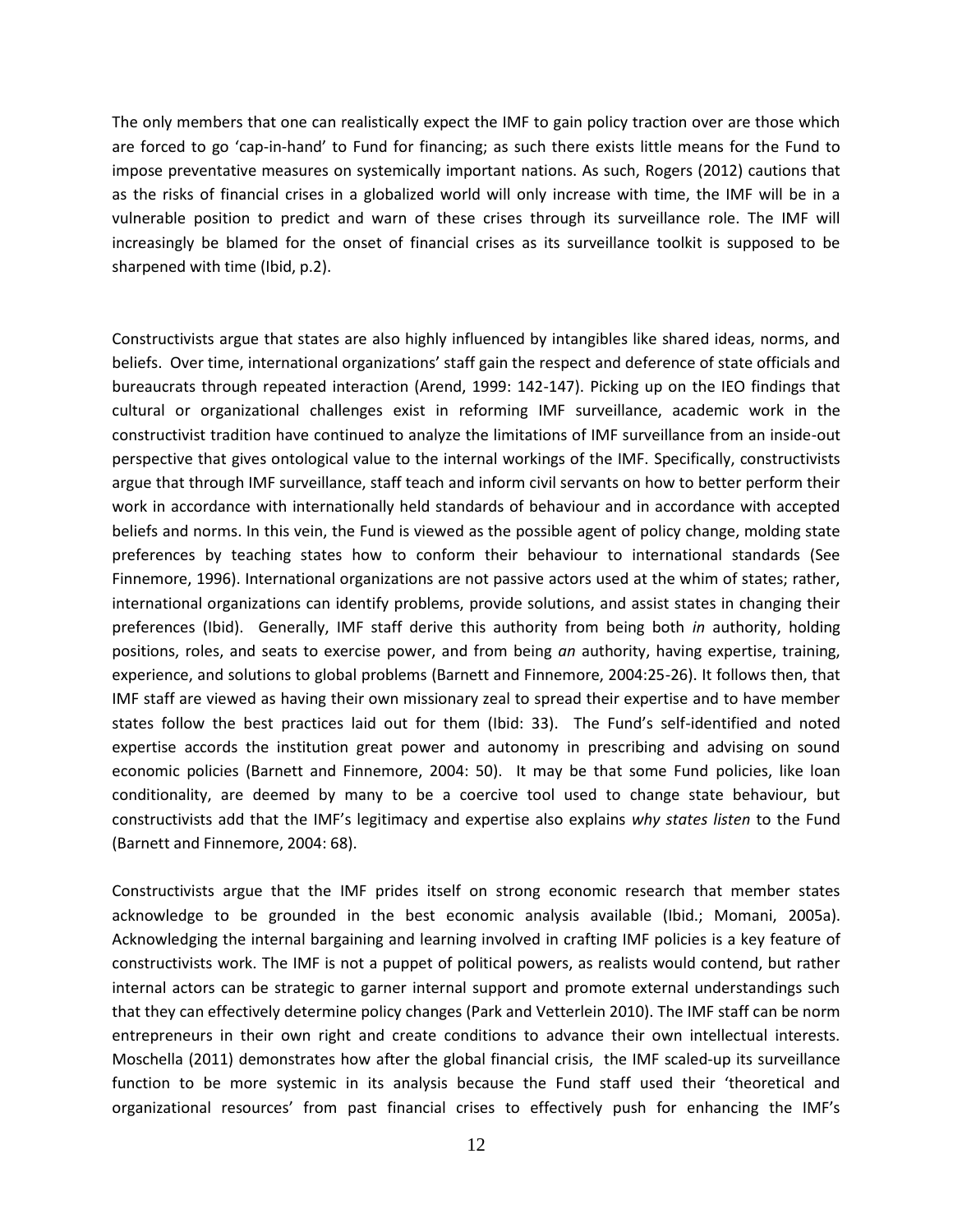surveillance role. Moschella refers to this as an evolutionary process of 'lagged learning'. This enhanced surveillance role for the IMF was an approach that was also consistent with many other international monetary and financial institutions' new 'holistic visions of risk'; a factor used by IMF staff to their advantage when expanding their scope of work (Moschella, 2011).

# Response of and Adjusting IMF Surveillance to Recent Turmoil in the Global Financial System

"But, like St. Augustine struggling against sin in his youthful years, they never abandoned the idea that they remained bound by a legal duty to collaborate…" – Pauly (2008)

Based on sheer volume of programs, reviews, initiatives, external audits, partnerships with other IFIs, research publications, and pilot-projects, the IMF has by any measure lived-up to calls from major political capitals and the G20 to revamp the Fund's surveillance capacity and to re-cement its centrality in the IMS. The efficacy of these undertakings, of course, remains unknown. The Fund itself admits that the reform process is an evolutionary and ongoing endeavor. But, attempt to reform - the Fund has, indeed.

As discussed earlier in the chapter, the Independent Evaluation Office delivered a series of highly critical assessments of the Fund's surveillance performance in the critical years leading up the GFC. Under the leadership of its past two Managing Directors the Fund, at least *prima facie*, appears to have taken this criticism to heart. For example, the recent 2011 Triennial Surveillance Report (TSR), reflecting on the question of "Does the Fund exercise —these rights [i.e. those outlined in its AoA] effectively the answer is no—the Fund, as the principal institution dedicated to promoting global stability, missed the most devastating crisis since the 1930s. The IMF was overconfident in the soundness and resilience of large financial institutions, downplayed the risks associated with housing booms and financial innovations…"(IMF, 2011b). Further on impediments to effective surveillance, Fund Staff highlighted the main findings of Martin Wolf's TSR External Commentary, listing the following as key contributors:

"(i) *ignorance*—economic systems are complex and dependent on human nature, it is important to acknowledge the limits of understanding, the assumptions made, and what is being ignored; (ii) *ideology*—simplifying assumptions that become orthodoxy but are wrong (e.g., the infallibility of liberalized markets); (iii) *insularity*—a restricted perspective arising from policy orthodoxy and insular inter and intra-institutional thinking; (iv) *incentives*—that discourage consideration of ideas too far outside the mainstream; (v) *intimidation*—by powerful members that discourage truth-telling; and (vi) *impotence*—the Fund has no direct power, it only has its voice, particularly with systemic members" (IMF, 2011b; emphasis in original text; Wolf, 2011).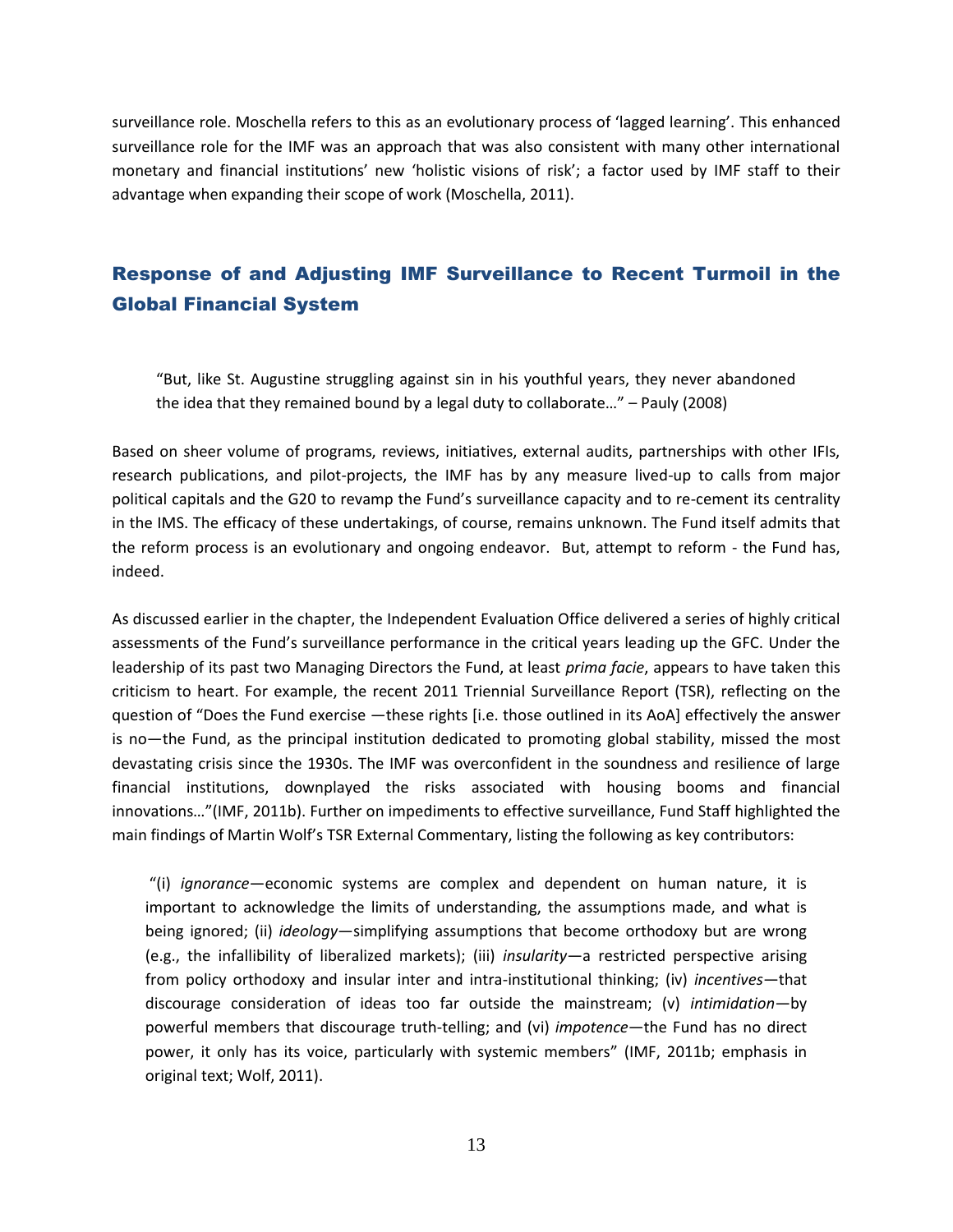To what extent the Fund can overcome these sociologically, institutionally, and politically entrenched impediments remain an open question. As discussed above, several of these institutional and intellectual short-comings were flagged as far back at the Whittome Report (1996) and the Crowe Report (1999). Both of these reports, of course, came on the heels of a perceived failure of the Fund to foresee a systemic global financial event.

However, the pace with which the Fund has moved to reform its surveillance modalities is, at the very least, a positive development. Following this series of scathing reports, the Fund's new stated goal for surveillance reform is simple: make "Fund surveillance as interconnected as the global economy itself" (IMF 2011b, IMF 2011e). To operationalize this goal the IMF has focused heavily on modernizing its multilateral surveillance and adapting its divisional organization structure accordingly. According to IMF staff, the Fund has attempted to revamp its surveillance by addressing a core set of deficiencies in its pre-crisis toolbox. These are: insufficient attention to interconnections (both within and between economies); a legal framework that struggled to sufficiently integrate bilateral and multilateral surveillance and focused too heavily on exchange rates when considering spillovers; the absence of mechanisms to identity and analyze low probability but high impact events (i.e. ineffective risk assessment); insufficient attention to and expertise in financial stability analysis; an under-appreciation for the multi-faceted nature of external stability; and finally a lack of traction with member nations itself a result of perceived unevenness in treatment of members and a lack of candid commentary on the part of Fund staff (IMF, 2012e) $^{15}$ .

It is far beyond the scope of this chapter to discuss in detail all relevant post-GFC surveillance reforms (see IMF, 2012e for an overview). Instead, what will be highlighted are two important changes to the Fund's surveillance strategy that have placed the institution – particularly its newly emboldened managing director and staff – at the forefront of the *process* of establishing new norms for the international monetary system. In both of these areas the Fund has finally begun to exercise something at least approximating *firm* surveillance (as mandated in Section IV of its AoA) and slowly begun to operate as the 'ruthless truth teller' that Keynes envisioned. The first of these changes is the Fund staff's crucial involvement with the G20 Mutual Assessment Process; and the second is the new emphasis on integrating bilateral and multilateral surveillance and flagging the negative externalities generated by systemically important economies. Through both of these examples it is clear that the Fund is aiming to address the previous lack of evenhandedness in its treatment of members.

Launched at the 2009 Pittsburg G20 Summit, the Mutual Assessment Process (MAP) is a part peerreview, part multilateral surveillance mechanism crafted by the G20 to operationalize its Framework for Strong, Sustainable, and Balanced Growth (henceforth the 'Framework'). The MAP is a *collective action tool* that the G20 relies on to achieve its stated goals for the global economy. Acting under Section 2(b), Article V of its AoA, the Fund is tasked by the G20 and its Framework Working Group (co-chaired by

 $15$  These findings do not simply reflect opinions held by the Fund Staff. The influential Palais Royal Initiative reached broadly the same conclusions when analyzing deficiencies in Fund surveillance. Within the final report, see Boorman (2011), pgs. 83-88.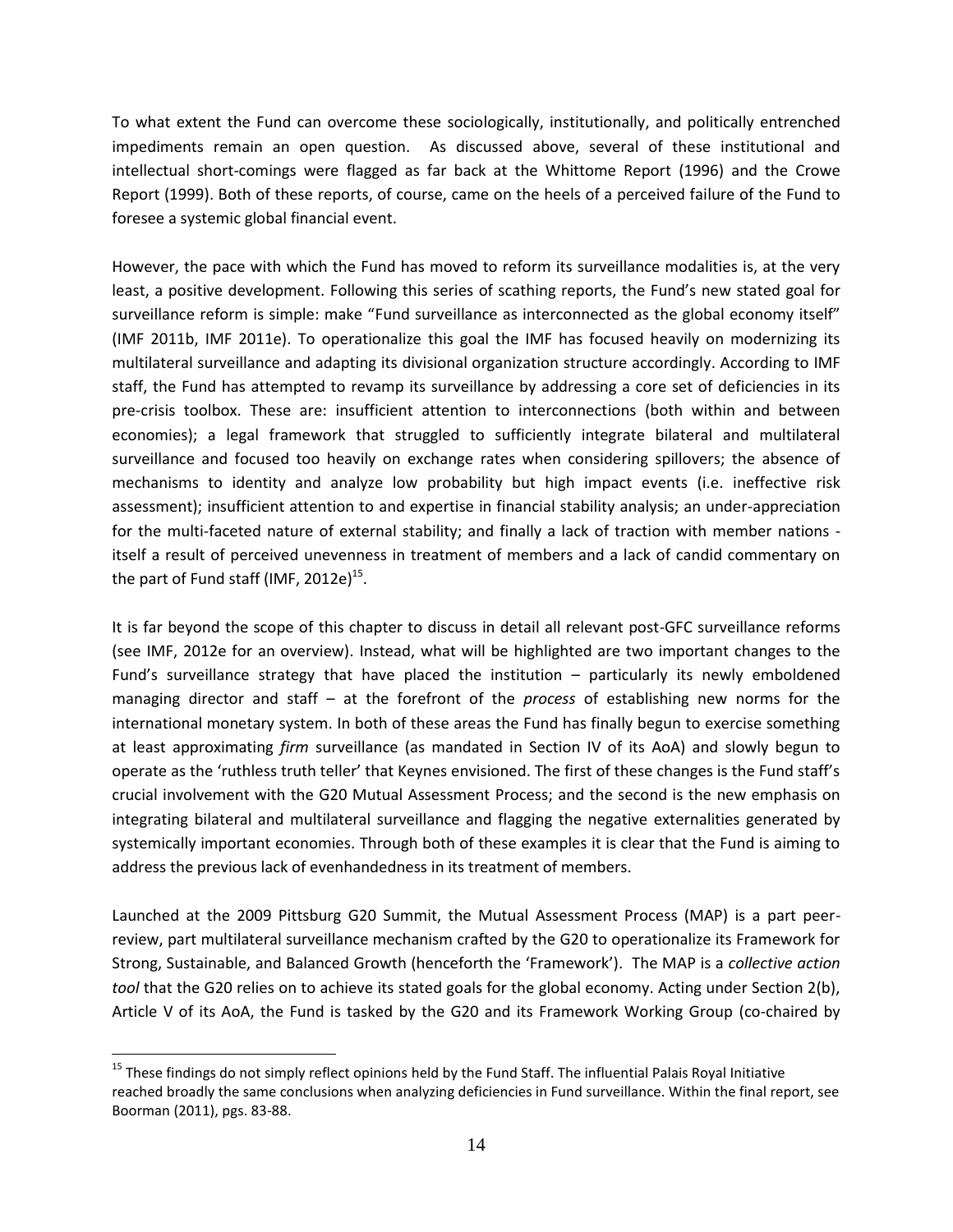Canada and India) to provide technical assistance and independent surveillance and analysis of individual country policy frameworks and policy. In short, the Fund Staff provide the heavy lifting needed to critically assess the compatibility and multilateral consistency of country frameworks in relation to the goal of achieving strong, sustainable, and balanced growth for the global economy (English et al, 2012). Additionally, as a complement to the Los Cabos Accountability Assessment Framework (the peer-review component of the MAP), the Fund Staff generate yearly reports designed to provide candid assessment of individual countries' progress in meeting past commitments. These reports also highlight the global welfare improvements to be had from collective action. Hence, this methodology is designed to underscore *benefit sharing not simply burden sharing*<sup>16</sup> . Critically, it is solely the Fund Staff that report directly to G20 Leaders. The IMF Executive Board (EB) is given the opportunity to comment on reports, but it is the Managing Director and senior Staff that call the shots. Impressively, the EB is briefed at the same time as G20 Ministers – in order to insure complete G20 ownership of the MAP (IMF, 2009). Some EB members have demonstrated an interest in providing insight before Ministers are briefed, but to date this has not been allowed (IMF, 2011f).

Perhaps the most innovative aspect of the MAP is its set of 'indicative guidelines' used to assess the sustainability of macroeconomic imbalances in G20 economies. These guidelines were crafted by the Framework Working Group in close cooperation with Fund staff. Although not rules, or norms per say, the structure of the guidelines rests on the explicit recognition that domestic policy frameworks can, and very often do, have large negative externalities. Through a vigorous - though arguably opaque analytical process, Fund staff flag individual G20 countries which demonstrate unsustainable domestic or external imbalances for an additional in-depth Sustainability Report<sup>17</sup>. These highly candid assessments form one of the main MAP deliverables presented at the annual G20 Leaders Summit.

A natural complement to the Fund's involvement in the MAP is its ongoing reform efforts to comprehensively integrate bilateral and multilateral surveillance and to modernize the approach it takes in assessing external stability. In both cases, improving traction with members remains an over-arching goal.

As noted in the preceding section, the Fund's AoA do not require members to change policies that, while contributing to IMS instability or generating negative externalities for other members, do not threaten their own domestic or external stability. Much like how pre-crisis financial regulation assumed that insuring the soundness of individual financial institutions would insure systemic financial stability, Fund surveillance has always suffered from a similar fallacy of composition. The complex interdependencies witnessed during the GFC finally brought this critical error to the forefront of policy discussions. This legal approach to surveillance is (of course) often highly deficient when the Fund is mandated to insure the smooth functioning of the IMS by preventing such systemic weaknesses as: "persistent significant current account imbalances, an unstable system of exchange rates including foreign exchange rate

<sup>&</sup>lt;sup>16</sup> See Jenkins and Subacchi (2011) for a similar take on reframing global policy coordination and cooperation.

<sup>&</sup>lt;sup>17</sup> The first round of Sustainability Reports in 2011 flagged China, the US, the UK, Germany, France, Japan, and India for possessing large imbalances. Note that not only traditional external imbalances are flagged, but also domestic ones. This represents an important step forward in the process of global economic policy coordination.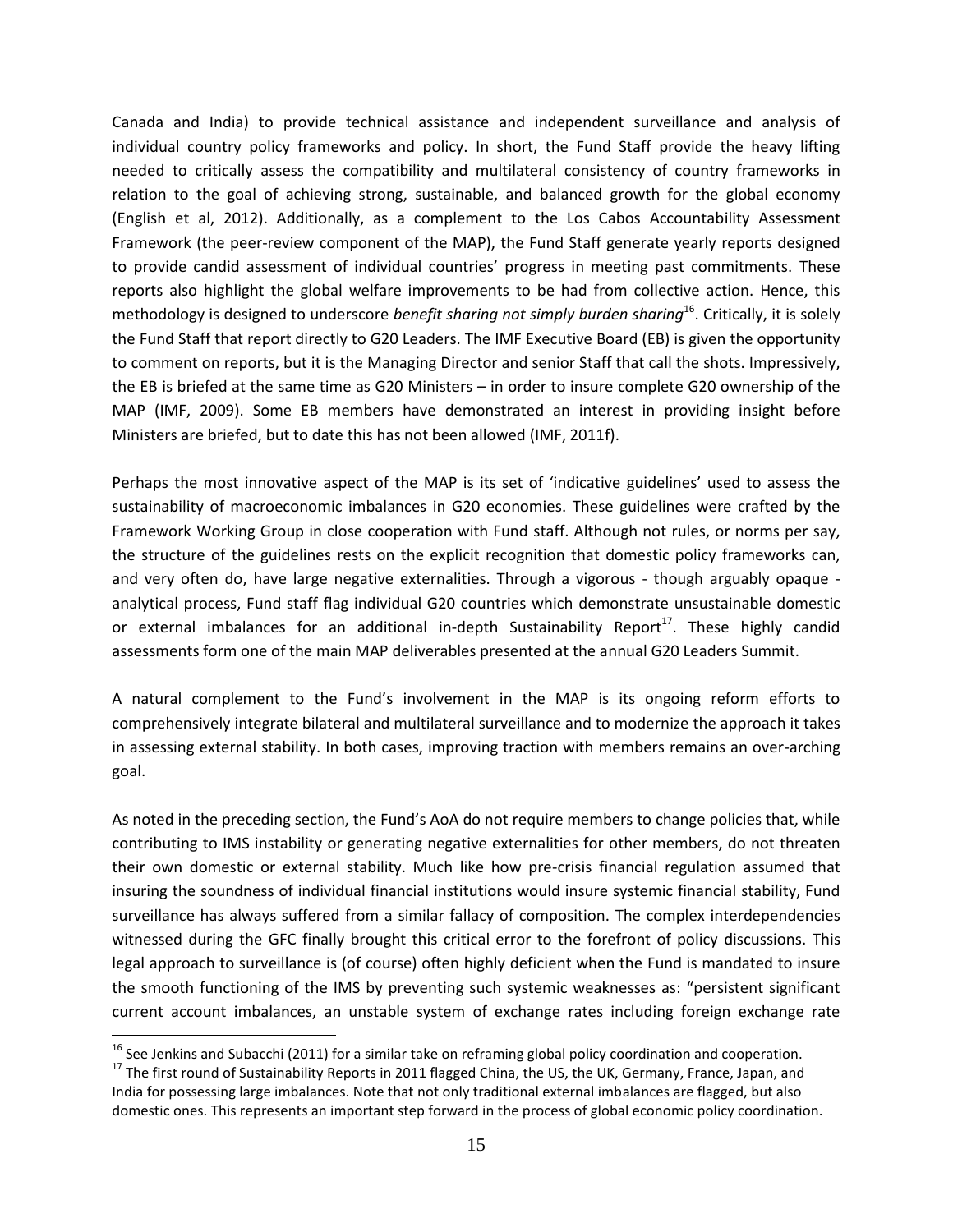misalignment, volatile capital flows, the excessive build up or depletion of reserves, or imbalances arising from excessive or insufficient global liquidity" (IMF, 2012c). As Pauly (2008) notes, the "key normative compromise hammered out at Bretton Woods—that states were accountable to one another for the external consequences of their economic policies even as they remained politically responsible only to their own citizens." The critical problem is that the Fund was provided no legal basis for operationalizing this commitment. This internal inconsistency of the Fund's very founding charter is reflective of the inherent perennial tension between the exigencies of managing risk and monetary relations in a hype- globalized world and the continued sanctity of the principle of national sovereignty.

The recognition of these deficiencies in the Fund's mandate and tool-box resulted in a multitude of new initiatives and reforms since the GFC. Recognizing that external stability entails an examination of issues other than exchange-rates (which despite intentions to the contrary operationally became the main focus of 2007 Surveillance Decision) the Fund launched the Pilot External Sector Project in 2012. The strength of this initiative is that it "provides a multilaterally consistent analysis of the external positions of major world economies" (IMF, 2012d). In other words, it provides a snap-shot of how all of the external vulnerabilities of individual countries (and the policy distortions and market failures that give rise to these) fit together at an aggregated global level. The backdrop of the Project remains persistently large global imbalances. However, whereas the 2007 Decision resulted in excessive focus on exchange rates as the key determinates of these imbalances, the Project allows for a more nuanced and holistic approach to be taken; one that gives full play to non-exchange rate issues, such as the volatility of capital flows and the composition of national and financial sector external balance sheets (i.e. external assets and liabilities). Beyond the technical issues which characterize such undertakings as the Project, are very really political realities. The decision to move beyond exchange rate policies and reserve accumulation (which developed countries flag as the key determinates of global imbalances) to consider other determinates represents a clear victory for emerging market economies that have long argued that the root of imbalances lays also in the policy mixes of developed economies; such as excessively loose monetary policy and lax financial regulation, both of which can lead to destabilizing capital flows into and often abruptly out of developing countries $^{18}$ .

Theoretical IPE views- neoliberal, realist, and constructivist perspectives- take different readings of this reform process and its expected trajectories worth noting. Neoliberals would posit that the Fund is clearly serving its purpose in providing new information and valuable analyses to its members through both the MAP and the new and extended Fund mandate and tool-box. The Fund in this view is serving as a 'commitment device' designed to overcome the time-inconsistent preferences of actors and collective action problems between actors identified in game theory. This revamped approach taken by the Fund in assessing external stability and promoting policy coordination is reflective of broader post-GFC developments in surveillance and the undertakings of the G20 through its Framework and MAP. Neoliberals would suggest that the IMF is therefore a place of reason and state compromise. Realists on the other hand would argue that these reform efforts are simply cosmetic and that real power politics

 $18$  The global financial crisis and the Euro Area crisis both demonstrate that concerns of abrupt capital outflows is not an issue which pertains solely to developing and emerging market economies.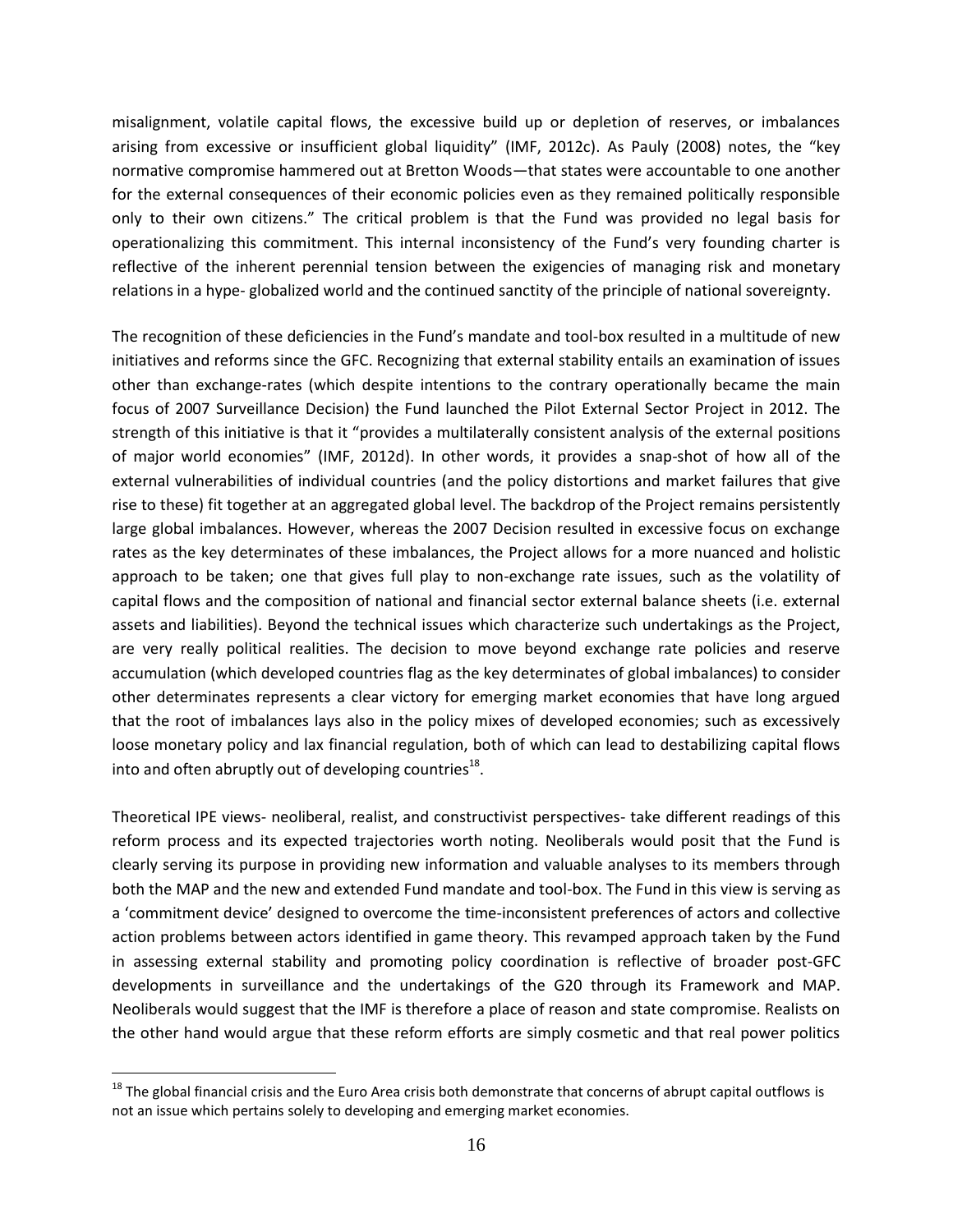underlies internal Fund dynamics. The Fund has attempted to shed its image of being beholden to the interests of its most powerful (mostly Western) shareholders. Realists, especially neo-realists, would note that shifting global economic power from the Western shareholder states to the emerging market economies explains the inability of Western powers, particularly the United States, from dictating the governance of the IMS. Consequently, the pre-crisis attempts at addressing global imbalances and perceived exchange rate misalignment has been described by Blustein (2012) as a 'flop and a debacle'. Western attempts, through the IMF, to apply the labels like 'fundamentally misaligned' to countries' exchange rates (e.g. China) proved more counter-productive than useful and ultimately distracted from the Fund fulfilling its broader mandate (IMF, 2009a). As Blustein concludes, "The umpire had better be neutral — and seen to be so — as well as unrestrained in expressing opinions." Realists would contend that the Fund remains Western dominated and its attempts to control China and other emerging market economies through the IMF will continue to be challenged when international economic power is shifting. Not surprisingly then, the IMF "fell appallingly short" in gaining the trust of countries like China during this undertaking. Neoliberals would counter, however, that emblematic of the Fund's utility in providing a forum where shifting global economic powers have a voice and say in global governance, we see the Fund launch a new series of Spillover Reports in 2011 which analyzed the negative externalities generated by the policies of the 'Systemic-5' (or S-5) countries<sup>19</sup>. Importantly these reports are informed by consultations of dozens of countries that may be impacted by the policy choices of the S-5.

What, if any, traction these policy reforms will generate with the Fund's membership remains an open question and may vary depending on the theoretical approach to IPE one takes. Realists see a lack of future traction in IMF reforms. This lack of traction is essentially the reality of power politics at play and the inability of international organizations to serve anything more than a fig leaf for state power quests. As noted above, the Fund's AoA only require members to change policies that undermine their own domestic stability – and by extension their own balance of payments stability. Policies such as ultraloose Federal Reserve monetary policy or excessively large reserve accumulation by China thus are not covered by the Fund's Articles, by design of states that do not want to cede authority to the IMF. Further, the 2007 Decision inadvertently exacerbated the bias towards exchange rate policy; diverting attention from other domestic policies that can also lead to IMS dysfunction<sup>20</sup>. Indeed, even the major focus on balance of payments instability appears some-what anachronistic given that this is not the sole transmission channel of instability in our hyper-globalized IMS (e.g. when poor financial regulation generates powerful financial contagion across borders). Similarly, the line between multilateral and bilateral surveillance is increasingly hard to pin down. More broadly, if savings and investments dynamics are the fundamental drivers of a country's external position, then clearly an endless list of policies could affect real effective exchange rates and thereby be a source of political conflict between nations (Pettis, 2013). In short, the responsibilities and obligations of members enshrined in the Articles

<sup>&</sup>lt;sup>19</sup> The S-5 includes: China, the US, the UK, the Eurozone, and Japan.

<sup>&</sup>lt;sup>20</sup> Note that the Fund's AoA outlines both external and domestic stability requirements of members. The requirement on avoiding exchange-rate manipulation (i.e. external stability) is of a 'hard nature' – i.e. it is results defined (IMF, 2011b). However, requirements over domestic policies are of a 'soft' or 'best-effort' nature; hence the asymmetry in the treatment of domestic and external stability.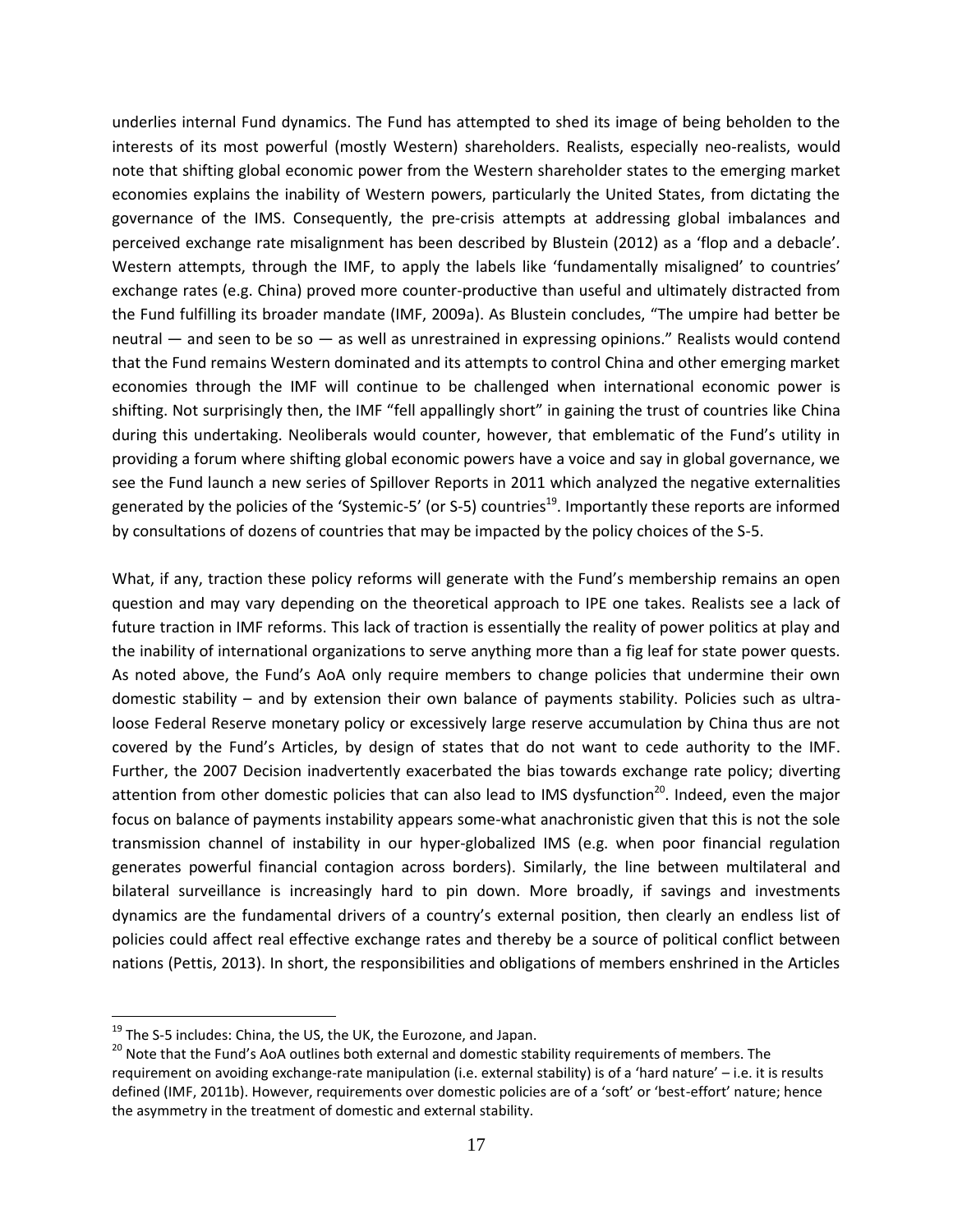do not match modern economic realities. Powerful countries will continue to act in self-interested ways, just as realists would expect.

Comprehensively resolving this issue though implies further delegation of authority to the IMF – something which throughout the Fund's history powerful members have been highly reticent of allowing. But, constructivists would argue that delegation to the IMF will give IMF staff a zone of discretion in which organizational culture and other internal negotiations over key policies would ensue. In contrast, realists would not expect powerful states, particularly the United States, to ever endorse such a measure to overstep their economic sovereignty. This would require abolishing the legal distinction between bilateral and multilateral surveillance. It would require members to become legally accountable for how their policy choices (both over traditional domestic and exchange-rate polices) affect the proper functioning of the IMS. To see a neoliberal-institutionalist vision of this come true, as Haley (2012) opines (while reflecting on the comparison between today's IMS and the Bretton Woods system): "To truly restore the IMF to its premier role in the global economy, members have to agree on a set of obligations that membership in the global economy of the early 21st century requires." In this role the Fund would once again serve as a constrained discretion commitment device for its members, thereby aligning short-term and long-term incentives. This is, however, not what IMF members have delivered to date, further supporting a realist reading of IMS reforms.

What to make of the new 'Integrated Surveillance Decision' (ISD), approved by the EB on July 18th 2012, to replace a moribund 2007 Surveillance Decision? The compromise that this decision reflects will see Article IV consultations become a "vehicle for both bilateral and multilateral surveillance" (IMF, 2012c). The ISD will see a greater focus on financial surveillance, risk assessment, and most importantly spillovers. It also attempts to address the asymmetry between the treatment of domestic and external stability by explicitly recognizing that domestic policies can be just as disruptive as exchange rate policies. The Decision also includes a series of new Principles (formulated solely as recommendations) designed to provide guidance on crafting an exchange rate *and capital account management* framework that minimizes spillovers, provides a series of indicators in relation to these Principles that could prompt special consultation with the Managing Director, and provides a formal framework for instilling the logic of collective action. However, and this is the key point to made, the "Decision does not, and cannot be construed or used to, expand or broaden the scope—or change the nature—of members' obligations under the Articles of Agreement…" (IMF, 2012c). This would require a formal amendment of the AoA. Hence all the Decision does is provides clarification over "the scope of multilateral surveillance" which already exists under the AoA (IMF, 2012c). In other words, "domestic policies with spillover effects are [now] the subject of surveillance even if they have no impact on the balance of payments of the member… [These] will be discussed in the context of multilateral surveillance to the extent that they have important global spillover effects… However, in these circumstances, members would be under no obligation to modify such policies, reflecting the limited scope of members' obligations under multilateral surveillance" (IMF, 2012c; emphasis added).

Hence, the ISD simply provides structure and further avenues for collective action to the initiatives – such as the Pilot External Sector Report and the Spillover Reports – which Fund has been experimenting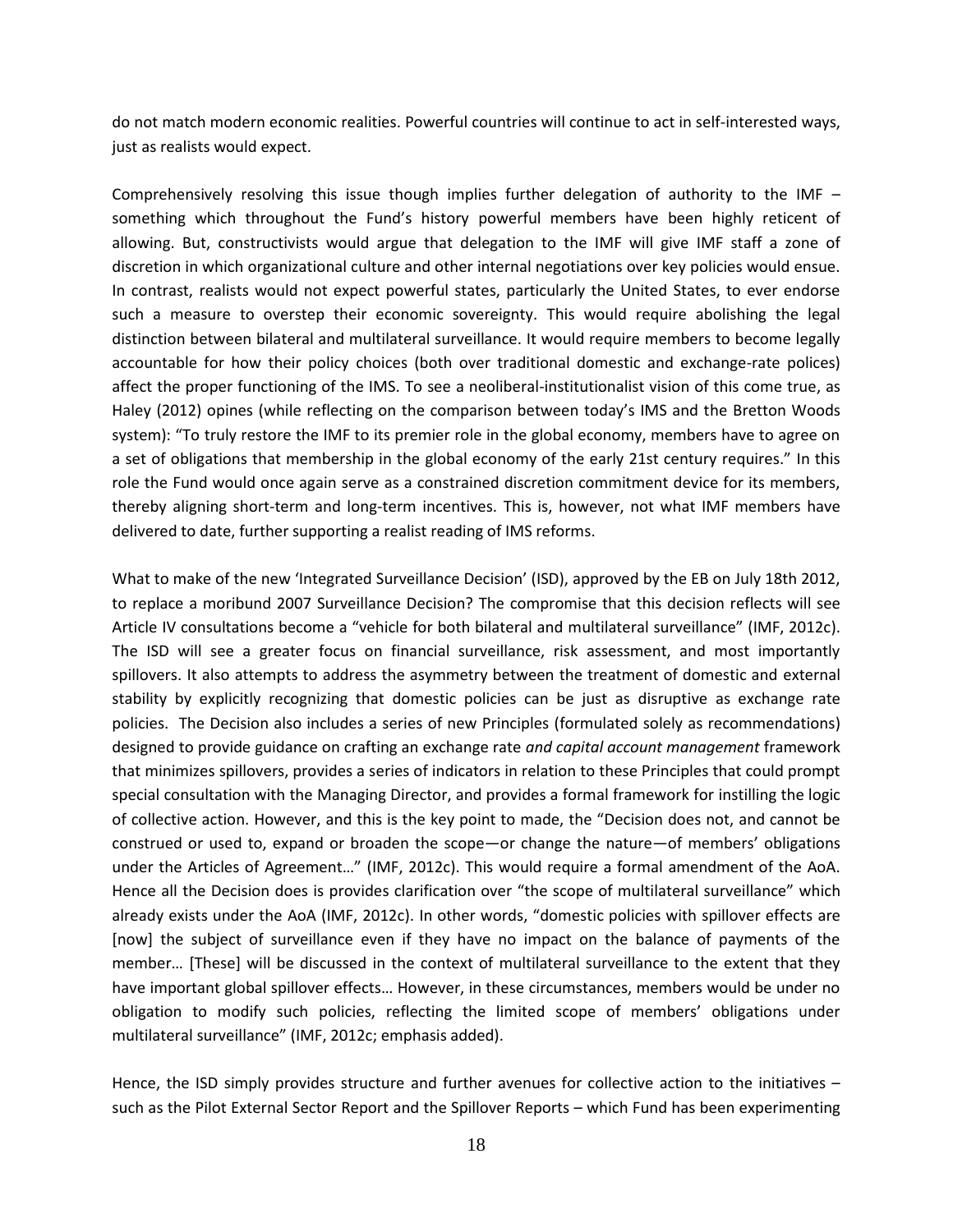with since the GFC. Rather than re-inventing Fund surveillance for 21st century, the Decision merely reinterprets existing obligations for the 21st century - a laudable step indeed; but one that ultimately falls well short of delivering what is arguably required. This slow dynamic of incremental change though is completely in line with the process of 'lagged learning' identified by Moschella (2011) and Lombardi and Woods' (2007) 'procedural adaptation'.

If the ISD works effectively and prevents further financial crises effectively, this may support neoliberal readings of the IMS. The Fund will effectively play the role of the umpire and use its comparative advantage of sharing and assessing global information in an effective way, while providing the intuitional architecture to support collective action - as it arguably did under the Bretton Woods system. However, if realists are correct, we will see continued stonewalling by powerful member states, particularly the United States, who will evade providing information that gives others any market advantage and we will see the Executive Board exert continued pressure on weaker states to divulge its economic health while the US and other powerful states remain opaque and obstructionist. Finally, if a constructivist reading of the new ISD is correct, we will see the Fund staff (re)emerge an effective norm entrepreneur promoting global monetary stability through its bilateral and multilateral advisory role.

#### Conclusion and Reflections

In the face of such slow incremental change, calls for a new formal set of collective obligations to promote growth and stability, and enforceable sanctions to back these up, have become a repeated theme from commentators (see among others: Palais Royal Report (2011); Truman (2010,2011); English et al (2012)). Unfortunately, as Blustein (2012) notes, the 'mulish proclivities' of sovereign states are indeed hard to tame. For policy researchers, a more modest (and arguably more pragmatic) approach though has been put forward by Siklos (2013). He argues that international policy coordination is "best achieved by allowing each member country to issue a "directive" to the international community when it is incapable or unwilling to follow the range of standards set by the international community… [Through this process] a mechanism will have been created wherein it is the country that disagrees or wishes to opt out that has to explain why it chooses this route. Under current arrangements, the burden rests largely with international institutions [to name and shame] and these can be circumvented or ignored behind the principle of sovereignty." Such a mechanism would be a natural hybrid of both the IMF's recent surveillance reform package and the G20's Framework for SSBG. Indeed these 'standards' arguably already exist in a nascent form as the MAP's 'indicative guidelines'. The major twist, as Siklos argues, would be to reframe the direction of accountability.

Even in its current form, combined with on-going voice and governance reforms, the hope remains that the ISD can serve as type of 'reset' for how member states interact with the IMF. Unfortunately, evidence to date suggests that traction over the Fund's largest members remains minimal at best (IMF, 2011b). The Fund staff in turn will need to prove that it is capable of "Foster[ing] an environment of frank and open dialogue and mutual trust with each member and will[ing to] be evenhanded across members, affording similar treatment to members in similar relevant circumstances" (IMF, 2012c).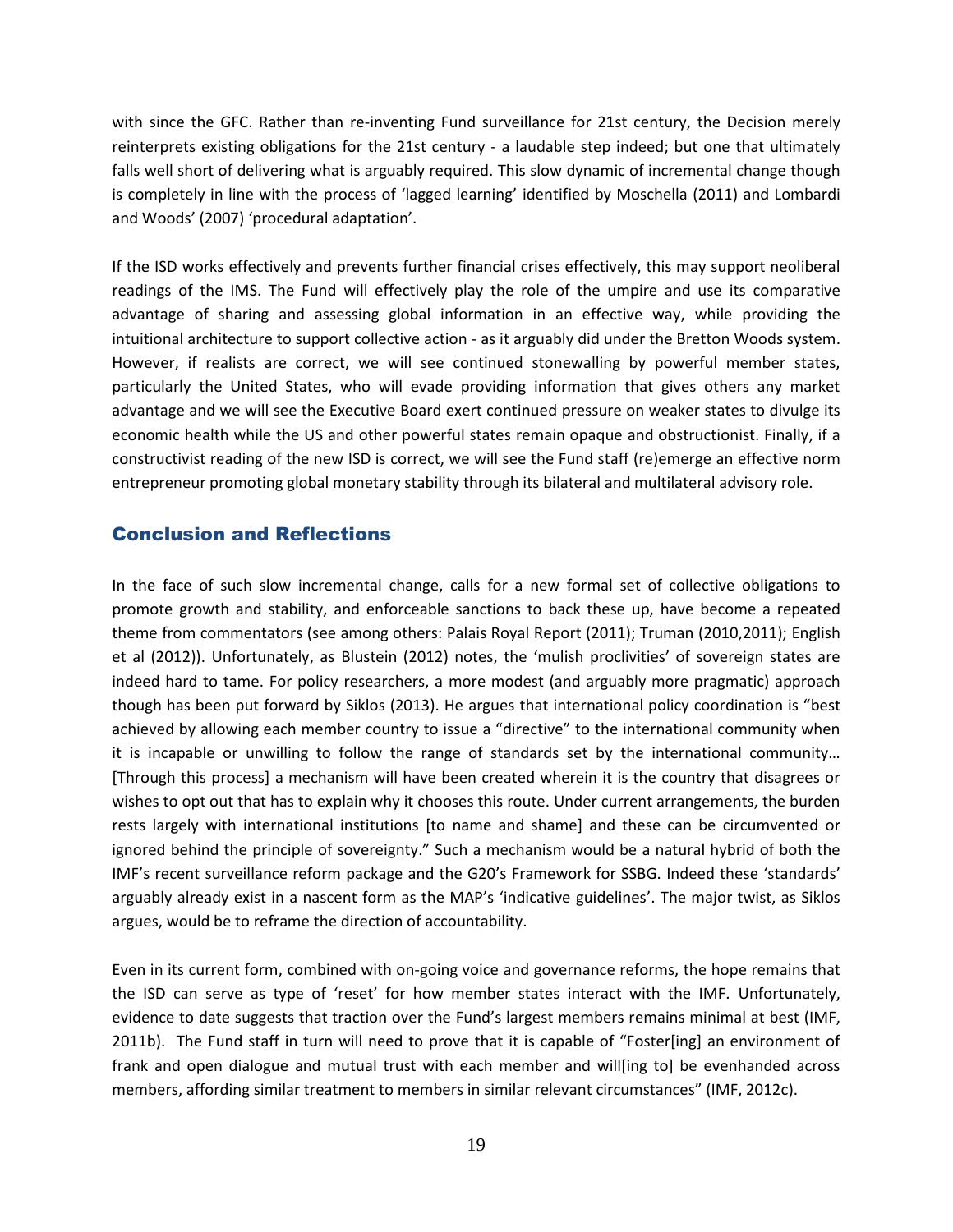On the academic front, research should continue to try and dissect where the IMS gets its authority and how to explain IMF decisions and policies. The global economic system is seeing a power shift from the West to the rest; how will academic research explain and hypothesize about this new realignment of power and economic interests? Additionally, investigating why the Fund's management has been increasingly willing to butt heads with some of the IMF's most influential stakeholders - over politically charged issues such as the size of fiscal multipliers and the effects of coordinated austerity, the potential efficacy of capital controls, and even the links between income inequality and macroeconomic performance - is also worthy of academic attention. The slow decline, if at all, of the United States will invariably change decision-making structures and perhaps ideological orientation of the IMF and academic analysis needs to better conceptualize these transformations. An IMF with an executive board increasingly dominated by state capitalist nations like China and Brazil and a staff, at times, willing to recommend more Keynesian-based policy proscriptions is most certainly 'not your grandfather's IMF' (Grabel, 2011). Attempting to explain this newfound agency and 'intellectual flexibility' of the Fund staff, as Paul Krugman describes it, is a highly promising area of research for economists and political economists alike. However, it is also important to flag that much of the academic work on surveillance has focused on the political and economic understanding of this issue at the global level, but it is ultimately implemented, contested, and resisted at the domestic level. Academics in IPE need to continue to better understand the domestic level of analysis and its bearings on global negotiations over the scope and function of surveillance.

# **Works Cited**

- Arendt, A. (1999). *Legal Rules and Institutional Society.* New York: Oxford University Press.
- Barnett, M., & Finnemore, M. (1999). The Politics, Power, and Pathologies of International Organizations. *International Organization Vol. 53 No. 4*.
- Barnett, M., & Finnemore, M. (2004). *Rules for the World: International Organizations in Global Politics.* Ithaca: Cornell University Press.
- Bernanke, B. (2005). *The Global Saving Glut and the U.S. Current Account Deficit - At the Homer Jones Lecture, St. Louis, Missouri.* Washington, D.C: Federal Reserve System.
- Bernanke, B. (2007). *Global Imbalances: Recent Developments and Prospects - Speach presented at the Bundesbank Lecture, Berlin, Germany.* Washington, D.C.: Federal Reserve System.
- Bernanke, B., Bertaut, C., DeMarco, L. P., & Kamin, S. (2011). *International Capital Flows and the Returns to Safe Assets in the United States, 2003-2007.* Washington, D.C.: Board of Governors of the Federal Reserve System.
- Bezemer, D. (2011). The Credit Crisis and Recession as a Paradigm Test. *Journal of Economic Issues Vol. XLV N. 1 March 201*, 1-18.
- Blustein, P. (2011). *A Flop and a Debacle: Inside the IMF's Global Rebalancing Acts.* Waterloo, Canada: Centre for International Governance Innovation.
- Boorman, J. T. (2011). Strengtening IMF Surveillance. In J. T. Boorman, & A. Icard, *Reform of*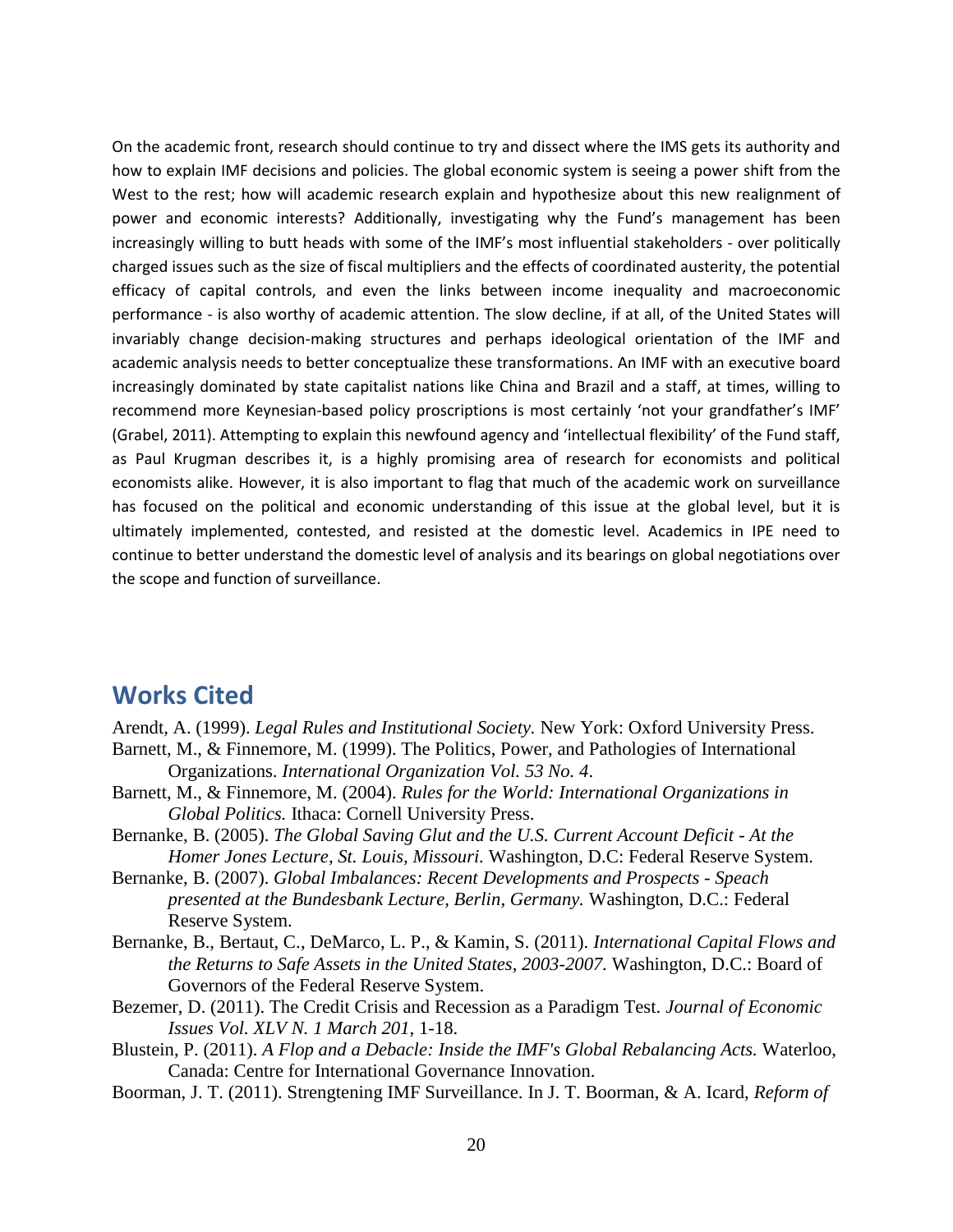*the International Monetary System: The Palais Royal Initiative* (pp. 83-88). Los Angeles: Sage Publications.

- Caprio, G. (2011). *Macro-Financial Linkages in IMF Research.* Washington: IMF Independent Evaluation Office.
- Carney, & Mark. (Febuary 2011). Global Imbalances: the International Monetary System and Financial System. In B. d. (Eurosysteme), *Financial Stability Review No. 15 - Global Imbalances and Financial Stability* (pp. 31-38). Paris: Banque du France.
- Carney, M. (2011). *The Paradigm Shifts: Global Imbalances, Policy, and Latin America.* Ottawa: Bank of Canada.
- Chinn, M. (2011). *Evidence on Financial Globalization and Crises: Global Imbalances.* Madison: University of Wisconsin.
- Crow, J., Arriazu, R., & Thygesen, N. (1999). *External Evaluation of IMF Surveillance - Report by a Group of Independent Experts.* Washington, D.C.: International Monetary Fund.
- Dodge, D. (2006). *The Evolving International Monetary Order and the Ned for an Evolving IMF - A lecture prepared for the Woodreo Wilson School of Public and International Affairs.* Ottawa: Bank of Canada.
- Eichengreen, B. (2008). *Globalizing Capital: A History of the International Monetary System (Second Edition).* Princeton, NY: Princeton University Press.
- Eichengreen, B. (2011). *Exorbitant Privilege : The Rise and Fall of the Dollar and the Future of the International Monetary System.* Oxford: Oxford University Press.
- English, K., Menzies, X., Murihead, J., & Prenger, J. (2012). *A MAP for the Future: Strengthening the G20 Mutual Assesment Process.* Waterloo, Canada: Centre for International Governance Innovation.
- European Central Bank. (2011). *The Financial Crisis and the Strengthening of Global Policy Cooperation .* Frankfurt: European Central Bank - Montly Bulletin (January 2011).
- European Central Bank. (2011). *The International Monetary System After the Financial Crisis.* Frankfurt: European Central Bank.
- Fahri, E., Gourinchas, P.-O., & Rey, H. (2011). *Reforming the International Monetary System.* London: Centre for Economic Policy Reserach.
- Finnemore, M. (1996). *National Interests in International Society.* Ithaca: Cornell University Press.
- Finnemore, M., & Sikkink, K. (1998). International Norm Dynamics and Political Change. *International Organization Vol. 54 Vol. 4*.
- Fratzscher, M., & Reynaud, J. (2011). IMF Surveillance and Financial Markets A political economy analysis. *European Journal of Political Economy Vol. 27(3)*, 405-422.
- Gagnon, J. E. (2012a). *Combating Widespread Currency Manipulation (WP 12-19).* Washington, D.C.: Peterson Institute for International Economics.
- Gagnon, J. E. (2012b). *Global Imbalances and Foreign-Asset Expansion by Developing-Economy Central Banks (WP 12-5).* Washington, D.C.: Peterson Institute for International Economics.
- Geithner, T. F. (3004). *The Bretton Woods Institutions in the 21st Century.* New York: Federal Reserve Bank of New York.
- Grabel, I. (2011). *NOT YOUR GRANDFATHER'S IMF: GLOBAL CRISIS, 'PRODUCTIVE INCOHERENCE' AND DEVELOPMENTAL POLICY SPACE.* Amherst: Political Economy Research Institute.
- Haley, J. (2012, August 7). *Constrained Discretion, Incentive Compatibility and the*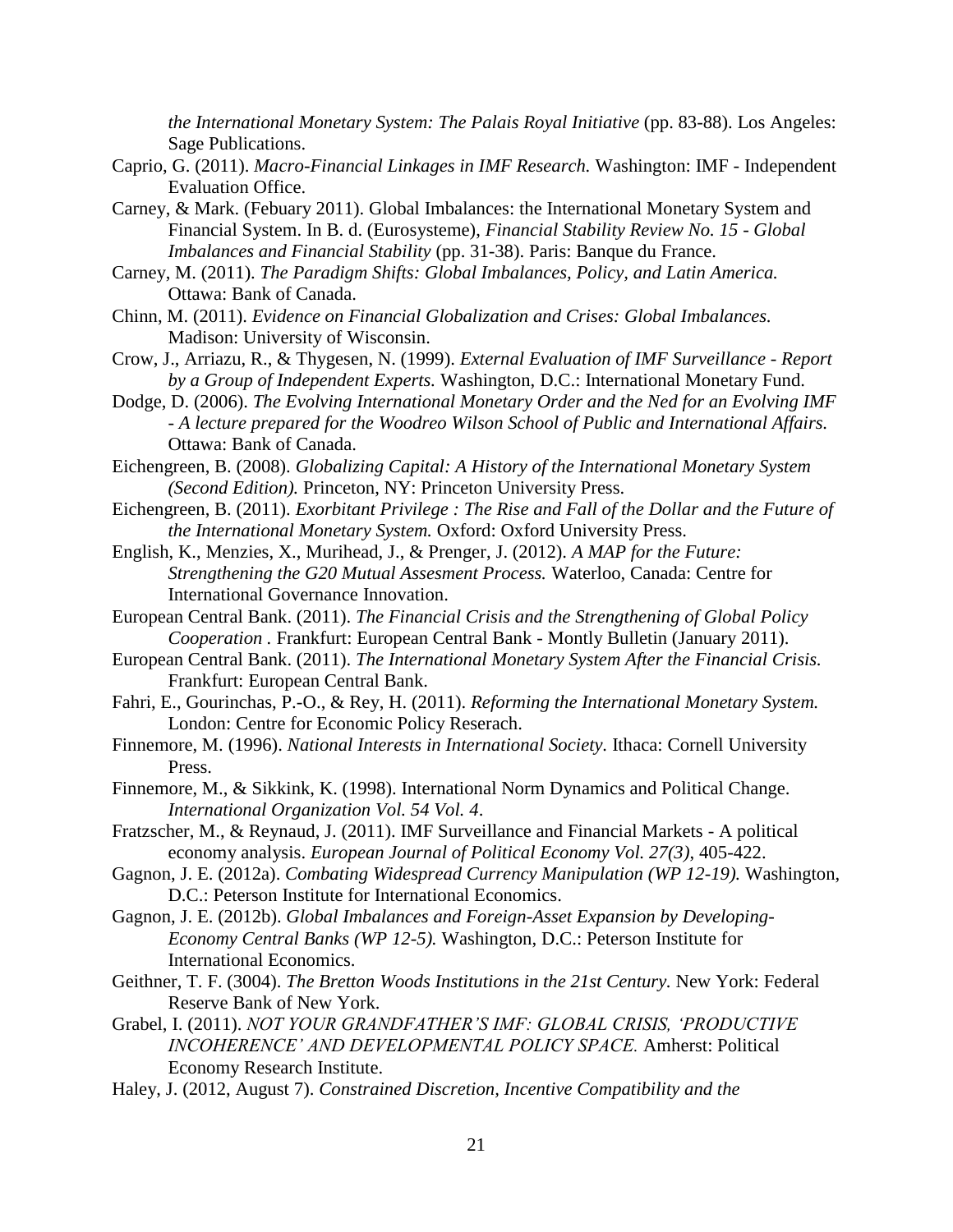*International Monetary System*. Retrieved from The New Age of Uncertainty (CIGIONLINE Blogs): http://www.cigionline.org/blogs/new-age-ofuncertainty/constrained-discretion-incentive-international-monetary-system

- Haynes, J. (2012). Overseeing the international financial and monetary system: a critical analysis of the International Monetary Fund's Article IV surveillance mandate. *Law and Financial Markets Review*, 292-295.
- Independent Evaluation Office of the IMF. (2006). *An Evaluation of the IMF's Multilateral Surveillance.* Washington, D.C.: International Monetary Fund.
- Independent Evaluation Office of the IMF. (2007). *Report on the Evaluation of the IMF Exchange Rate Policy Advice.* Washington, D.C.: International Monetary Fund.
- Independent Evaluation Office of the IMF. (2009). *Evaluation of the IMF Interactions with its Member Countries.* Washington, D.C.: International Monetary Fund.
- Independent Evaluation Office of the IMF. (2010). *IMF Performance in the Run-Up to the Financial and Economic Crisis: Multilateral Surveillance.* Washington, D.C.: International Monetary Fund.
- Independent Evaluation Office of the IMF. (2011). *IMF Performance in the Run-Up to the Financial and Economic Crisis: IMF Surveillance 2004-07.* Washington: International Monetary Fund.
- Independent Evaluation Office of the IMF. (2012). *International Reserves - IMF Concerns and Country Perspectives.* Washington, D.C.: International Monetary Fund.
- International Monetary Fund . (2011a). *Consolidated Spillover Report - Implications from the Analysis of the Systemic-5.* Washington: The International Monetary Fund.
- International Monetary Fund. (2008). *2008 Triennial Surveillance Review - Overview Paper.* Washington, D.C.: International Monetary Fund.
- International Monetary Fund. (2009a). *The 2007 Surveillance Decision: Revised Operational Guidance.* Washington, D.C.: International Monetary Fund.
- International Monetary Fund. (2009b). *The G-20 Mutual Assessment Process and the Role of the Fund.* Washington, D.C.: International Monetary Fund.
- International Monetary Fund. (2010). *Review of the Fund's Mandate—Follow-Up on Modernizing Surveillance.* Washington, D.C.: International Monetary Fund.
- International Monetary Fund. (2011b). *2011 Triennial Surveillance Review - Overview Paper.* Washington, D.C: International Monetary Fund.
- International Monetary Fund. (2011c). *Articles of Agreement.* Washington, D.C.: International Monetary Fund.
- International Monetary Fund. (2011d). *G-20 Mutual Assesment Report - From Pittsburg to Cannes - IMF Umbrella Report (Reports 1-10).* Washington, D.C.: International Monetary Fund.
- International Monetary Fund. (2011e). *Managing Director's Statement on Strengthening Surveillance: 2011 Triennial Surveillance Review.* Washington, D.C: International Monetary Fund.
- International Monetary Fund. (2011f). *Review of the Fund's Involvement in the G-20 Mutual Assessment Process.* Washington, D.C.: International Monetary Fund.
- International Monetary Fund. (2012a). *2012 Spillover Report.* Washington, D.C.: International Monetary Fund.
- International Monetary Fund. (2012b). *Consolidated Multilateral Surveillance Report (April 2012).* Washington, D.C.: International Monetary Fund.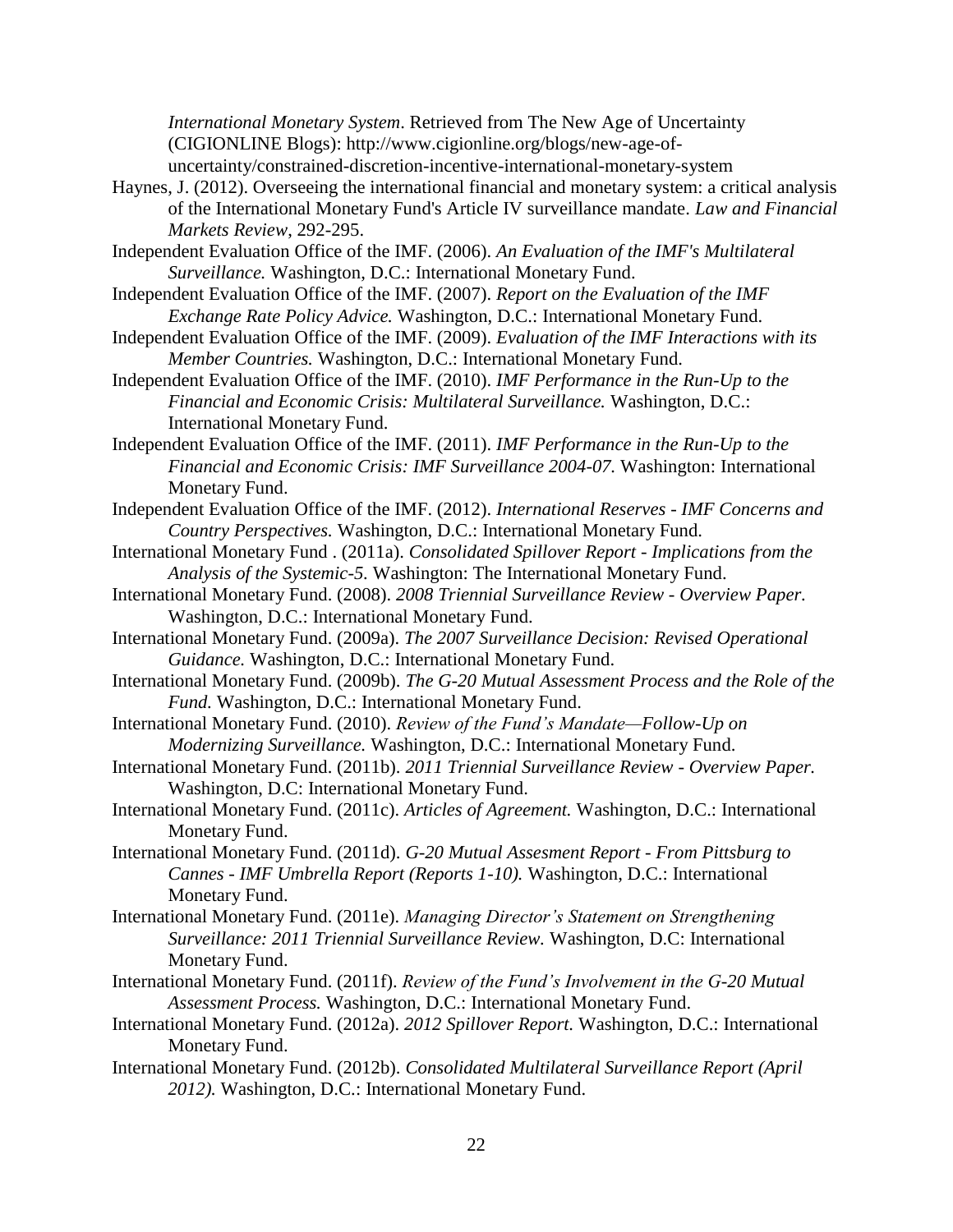International Monetary Fund. (2012c). *Modernizing the Legal Framework for Surveillane - An Integrated Surveillance Decision.* Washington, D.C.: International Monetary Fund.

International Monetary Fund. (2012d). *Pilot External Sector Report.* Washington, D.C.: International Monetary Fund.

International Monetary Fund. (2012e). *Strengthening Surveillance - Lessons from the Financial Crisis.* Washington, D.C.: International Monetary Fund.

Jeanne, O. (2012). *The Dollar and Its Discontents (WP 12-10).* Washington, D.C.: Peterson Institute for International Economics.

Jenkins, P., & Subacchi, P. (April 2011). *Preventing Crises and Promoting Economic Growth: A Framework for International Policy Cooperation.* London: Chatham House and the Centre for International Governance Innovation.

King, M. (2006). *Reform of the International Monetary Fund - Speech prepared for the Indian National Council for Reserach on International Economic Relations.* Basel: Bank for International Settlements.

Lombardi, D., & Woods, N. (2007). *The Political Economy of IMF Surveillance.* Waterloo, Canada: Centre for International Governance Innovation.

Lombardi, D., & Woods, N. (2008). The politics of influence: An analysis of IMF. *Review of International Political Economy 15:5*, 711–739.

McDonough, W. (2005). *Report of the Review Group of the Organization of Financial Sector and Capital Markets Work at the Fund.* Washington, D.C.: International Monetary Fund.

Momani, B. (2005a). Recruiting and Diversifying IMF Technocrats. *Global Society Vol 19(2)*.

Momani, B. (2005b). Limits to Streamlining Fund Conditionality: the IMF's Organizational Culture. *Journal of International Relations and Development Vol. 8(2)*.

Momani, B. (2006). Assessing the Utility of and Measuring Learning from Canada's IMF Article IV Consultation Reports. *Canadian Journal of Political Science Vol. 39(2)*.

Obstfeld, M., & Rogoff, K. (2009). Global Imbalances and the Financial Crisis: Products of a Common Cause. *Federal Reserve Bank of San Francisco Asia Economic Policy Conference* (pp. 1-70). Santa Barbara, CA: Paris School of Economics.

Pauly, L. (2008). The Institutional Legacy of Bretton Woods: IMF Surveillance, 1973-2007. In D. Andrews, *Orderly Change: International Monetary Relations Since Bretton Woods*  (pp. 189-210). Ithaca: Cornell University Press.

Pettis, M. (2013). *The Great Rebalancing: Trade, Conflict, and the Perlious Road Ahead for the Global Economy.* Princeton: Princeton University Press.

Pistor, K. (2012). *Towards a Legal Theory of Finance (Columbia Law and Economic Working Paper No. 434).* New York: Columbia University School of Law.

Portes, R. (2009). Global Imbalances. In M. Dewatripont, X. Freixas, & R. Portes, *Macroeconomic Stability and Financial Regulation: Key Issues for the G20* (pp. 19-26). London: Centre for Economic Policy Research.

Roger, S., & Vlcek, J. (2011). *Macrofinancial Modeling at Central Banks: Recent Development and Future Directions.* Washington, D.C.: International Monetary Fund.

Schafer, A. (2006). A New form of Governance? Comparing the Open Method of Co-ordination to Multilateral Surveillance by the IMF and the OECD. *Journal of European Public Policy Vol. 13(1)*, 70-88.

Siklos, P. (2012). *From Bretton Woods to the Euro: How Policy-Maker Overreach Fosters Economic Crises.* Waterloo: Centre for International Governance Innovation.

Siklos, P. (2013). *Another Fine Mess: Repairing the Governance of International Financial*